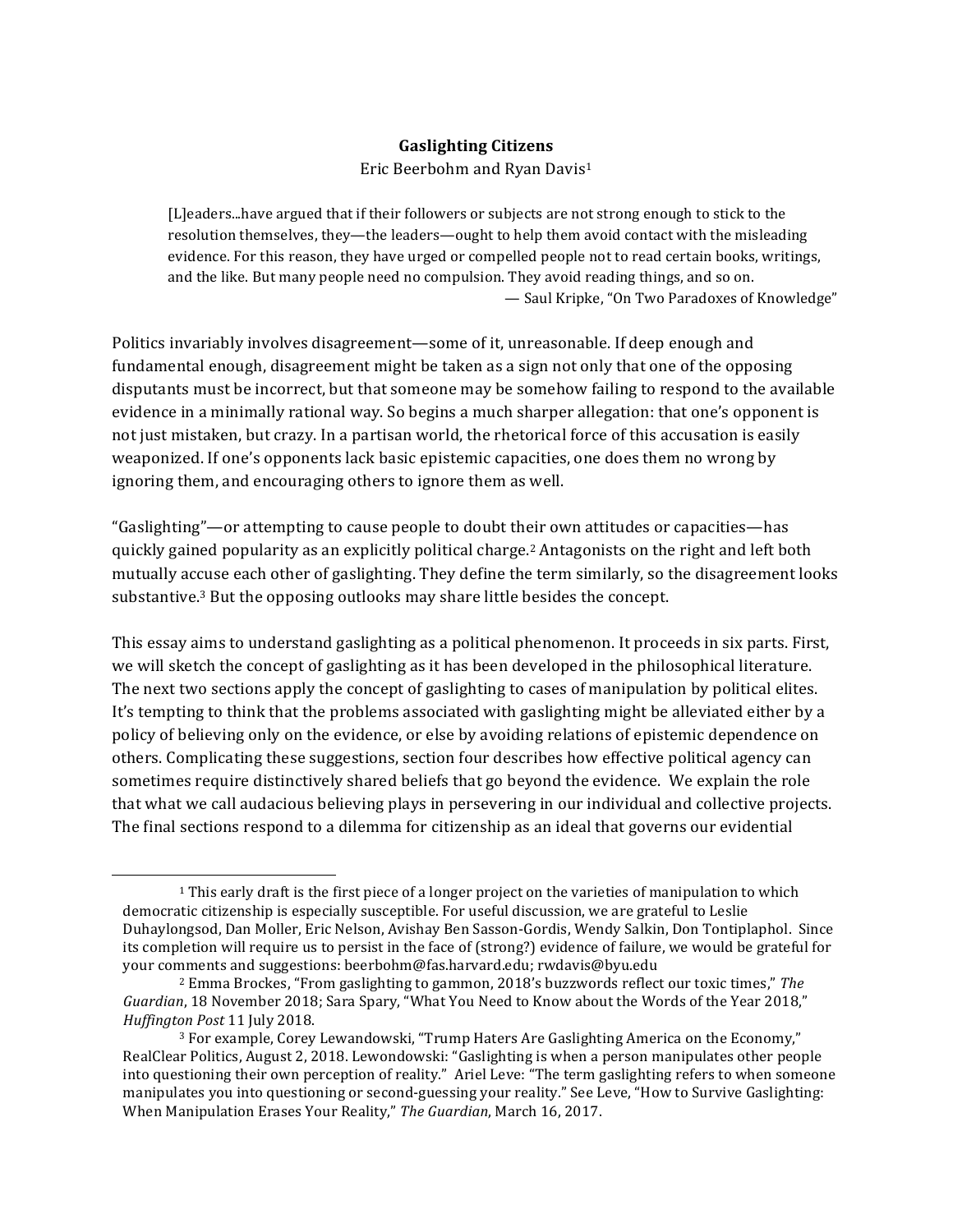policies. How can we protect ourselves from the gaslighter without rendering ourselves insusceptible to the mobilizing efforts central to democratic politics?

# **1. Gaslighting**

Our concept derives from the play and subsequent movie, *Gaslight*, in which Gregory intentionally attempts to cause Paula to doubt her sensory inputs. In the titular act of manipulation, Gregory changes the brightness of the gaslights in their home but insistently denies that there is any difference when Paula repeatedly notices that the lights have dimmed. This moment serves as a paradigm for Kate Abramson's account, according to which gaslighting aims "to induce in someone the sense that her reactions, perceptions, memories and/or beliefs are not just mistaken, but utterly without grounds."<sup>4</sup> This process is diachronic. Gaslighting involves not merely ignoring or dismissing another person, but a hostility to even the possibility of challenge.<sup>5</sup> Its most extreme success condition is the destruction of the "independent, separate, deliberative perspective from which the disagreement arises."<sup>6</sup>

This proposal is morally and psychologically complex. It will help to look a little more closely at its component parts. On Abramson's account, gaslighting is one form of manipulation. Manipulation is often understood as a way of influencing another person that is pro tanto wrong, but at least may be somehow distinct from coercion or deception—the paradigmatic types of interpersonal wrongdoing. Abramson suggests that the gaslighter's primary strategy is not—at least in the first instance—epistemic. Instead, she argues, the gaslighter poses as a source of normative authority. The gaslighter assumes the pretense of sincere testimony, drawing on the standing to issue demands that others "see things his way."<sup>7</sup> In this kind of case, the gaslighter forgoes efforts to change how the victim sees the evidence, and tries to change her normative situation through the direct application of putative authority.

It follows that gaslighting is an especially pernicious form of manipulation, for two reasons.<sup>8</sup> First, the gaslighter attempts not only to make unwarranted demands on what the recipient believes, but also tries bring it about that the other agent "not occupy a standpoint from which challenges might be issued" in the first place.<sup>9</sup> If the gaslit agent can be made to doubt the deliverances of their epistemic capacities, they can be subject to the gaslighter's demands well beyond any given one-off case. Second, the gaslighter demonstrates a particularly objectionable form of contempt. If contempt is wrong because it treats a member of the moral community as though they were outside of that community, then gaslighting attacks precisely this standing. Membership in the moral

 $9$  Abramson, ibid., p. 16.

<sup>&</sup>lt;sup>4</sup> Kate Abramson, "Turning Up the Lights on Gaslighting," *Philosophical Perspectives* 28 (2014), p. 2.  $5$  Ibid., p. 9.

 $6$  Abramson, ibd., p. 10

<sup>7</sup> Ibid., p. 15.

 $8$  In both of the following reasons, we follow Abramson (2014). We will explain how this manipulation impinges on the epistemic and practical authority of the gaslit agent slightly differently, emphasizing gaslighting as a kind of agent relative wrong. We will agree, however, that the wrong of gaslighting can be understood in terms of an attempt to exclude its victim from the moral community.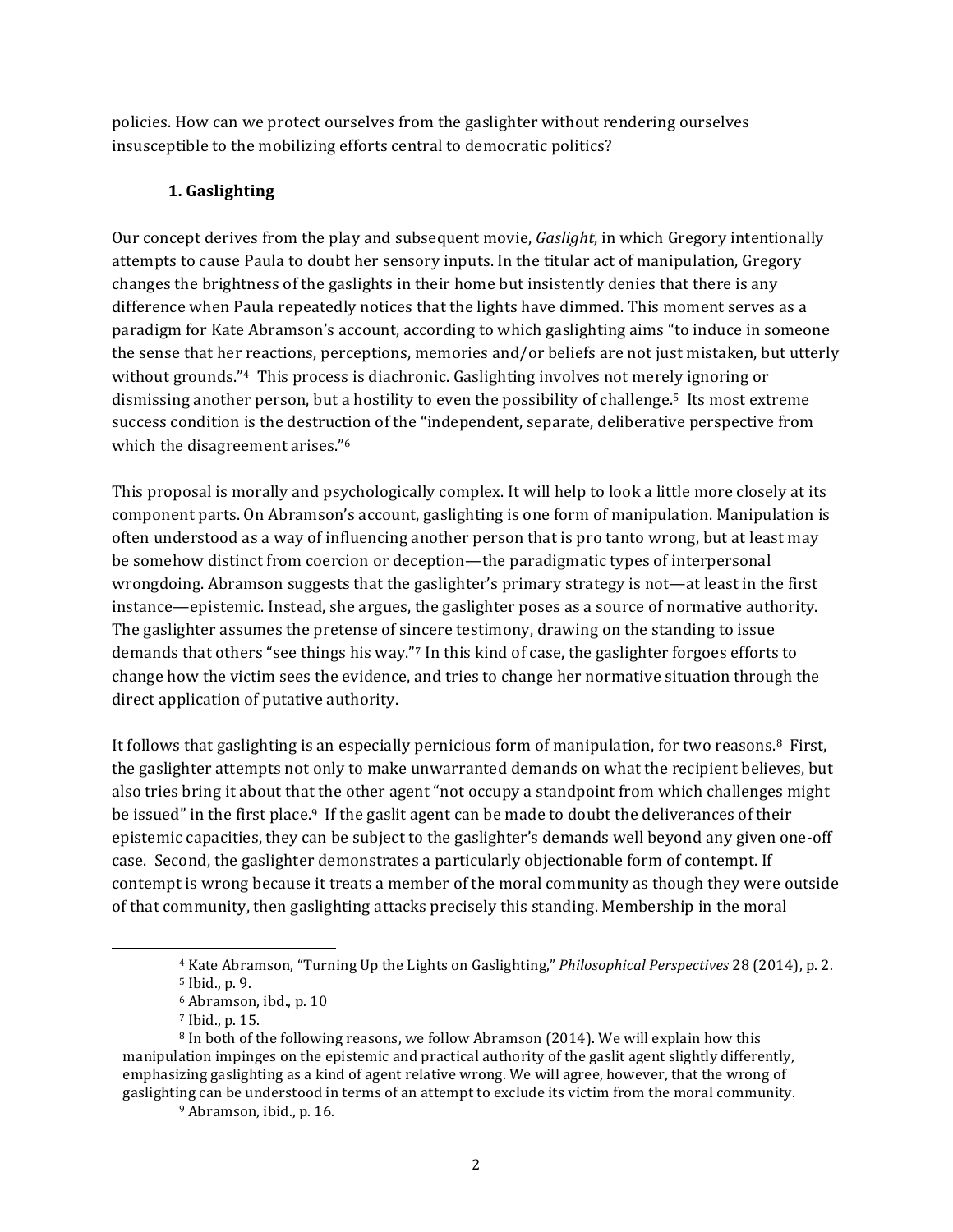community depends in part on having an independent standing from which to issue moral complaints, and this standing depends on the presence of various capacities for responding to reasons. If the gaslighter succeeds at undermining these capacities or an agent's confidence in them, then he threatens the agent's status as a member of the moral community.

To shift points of view, suppose we began with the post-treatment effects distinctive to gaslighting. What, exactly, has happened to the practical and epistemic standing of gaslit victims? For now, let's postpone inquiry into the motives and aims of the gaslighter, and see how much progress we can make from a patient-centered perspective. The victim has been supplied evidence of their own epistemic malfunction. Their evidential relations are not what they took them to be; they have been led down the garden path to think that the wiring between their evidence and their beliefs is off.

The scene of the crime, on our view, is the victim's higher-order evidence.<sup>10</sup> Our *evidence about our evidence* tends to have special vulnerabilities. Gaslighting works by supplying higher-order defeaters. It tries to show that the victim's beliefs have been produced through a faulty process, inducing the victim to conclude that her attitudes were never justified in the first place.<sup>11</sup> The gaslit agent thereby comes to occupy an uncommonly perverse epistemic situation.

A couple of illustrative examples will help to underscore this point. First, imagine a case in which an agent becomes convinced that her beliefs in some domain are systematically incorrect, albeit due to some clearly identifiable error. Perhaps she has many false beliefs about the city she's in because she is reading the map upside down, or she might have many false moral beliefs because she has been persuaded of an extensionally incorrect theory. It's plausible to think that in cases like these, discovering that one's beliefs are systematically mistaken--or even utterly without grounds--would not induce any skepticism about one's authoritative standing within a community of moral agents. The agent might become convinced that some subset of her beliefs are formed incorrectly without experiencing the further thought that she does not have or cannot exercise the capacity to form correct beliefs in response to the available evidence. Her false beliefs might only say something about the tools she was using or the evidence she had, but not say anything about her.

On the other hand, imagine an agent who comes to learn that although some set of her beliefs are both true and justified by suitable grounds, she very easily could have had false beliefs. Standard Gettier cases furnish relevant examples. She believes the correct time by observing the hands of a stopped clock. Or she correctly judges that there is a sheep in the field, notwithstanding that what she observes is a dog wearing a sheep costume. In the epistemologist's terms, her beliefs are true

 $10$  Thomas Kelly, "Peer-Disagreement and Higher-Order Evidence" in Goldman and Whitcomb (eds.) *Social Epistemology: Essential Readings* (Oxford: Oxford University Press, 2010); Richard Feldman, "Respecting the Evidence" *Philosophical Perspectives* (2005) uses "second-order evidence," p.: 100; David Christensen, "Higher-Order Evidence," *Philosophy and Phenomenological Research* 18:1 (2010): 185-215.

 $11$  David Christensen underscores this "retrospective" aspect, although not with respect to gaslighting in particular. In the epistemologists' cases, agents acquire higher order evidence about how their particular justifications have a defective history, but not now their capacities themselves are faulty.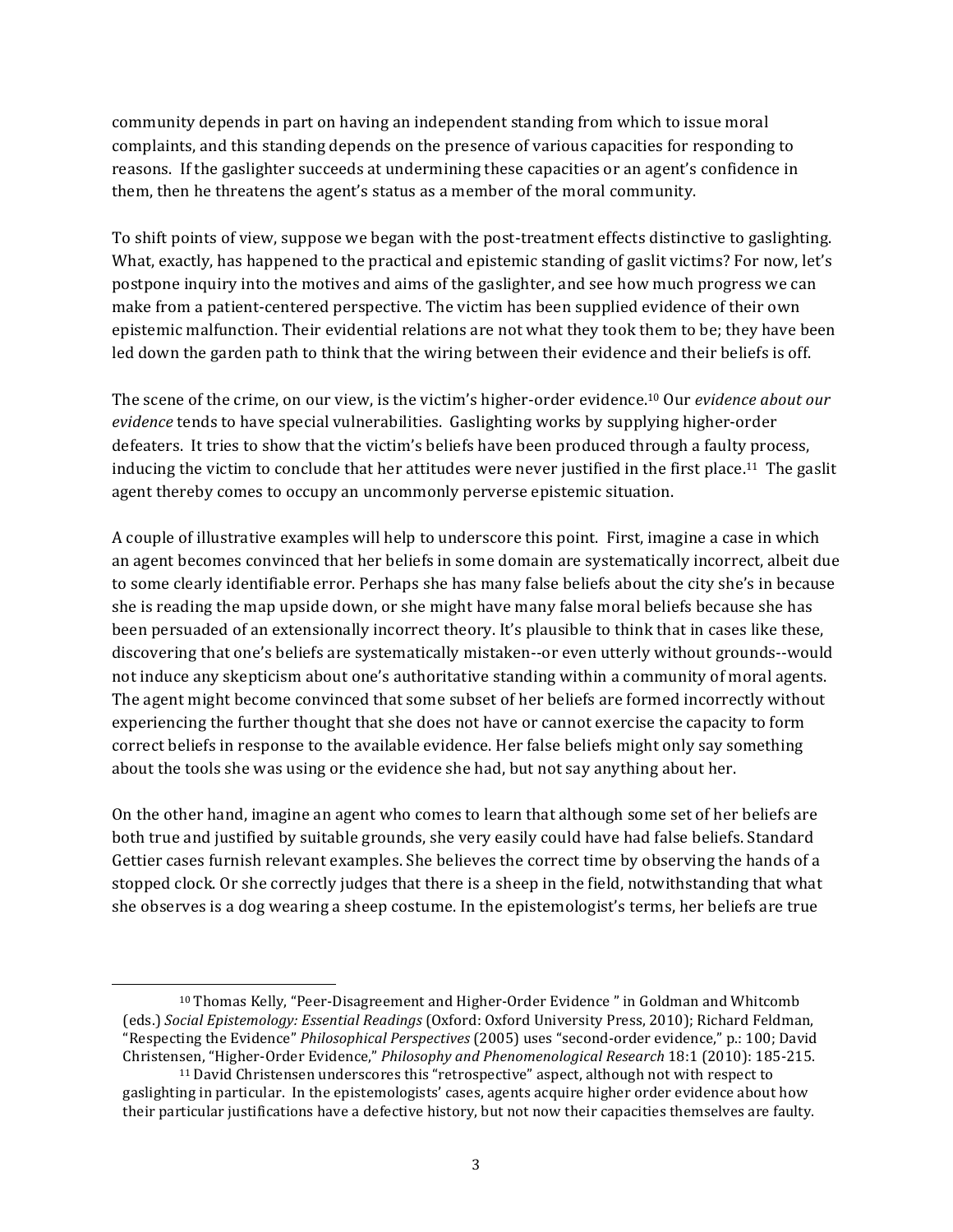and justified, but lack safety.<sup>12</sup> In cases like these, it seems plausible that an agent might sometimes be led to doubt whether her epistemic capacities could reliably and correctly respond to the evidence. For example, if I became convinced that I had been duped into holding my current political views by unscrupulous ideologues, I might worry about my ability to independently assess the evidence in forming political beliefs--even if it so happened that my ideological brainwashers happened to have true beliefs. In short, it is possible that agents might suffer the bads of gaslighting even without thinking that their beliefs were either false or without grounds.

Although understanding gaslighting in terms of causing another to think that their attitudes are "not just mistaken, but utterly without grounds," offers a helpful insight, cases like these recommend an additional clarification of this standard. It is possible, that is, to be a victim of gaslighting without being led to believe that one's beliefs are either mistaken or without grounds. At the same time, one can be caused to think that one's beliefs are both mistaken and utterly without grounds, without thereby becoming a victim of gaslighting. Abramson's  $(2014)$  account helps explain the disconnect. Gaslighting is a moralized concept, and the reasons against gaslighting have to do with its connections to manipulation and contempt suffered by those agents who are denied a certain kind of normatively authoritative standpoint. But as the above cases indicate, whether an individual's standpoint is compromised in a manipulative or contemptuous way is a separate matter from how they assess their beliefs.

We are now in a position to say something about why this is so. Whether I enjoy a standpoint of normative authority (a notion we will say something more about, below) within some community of agents, or even whether I perceive myself as enjoying such a status, depends on my judgements about my own capacities. Although I might doubt--to varying degrees--my beliefs, I will not be driven to question my authoritative standpoint as long as my confidence in my belief forming capacities remains intact. If the wrongness of gaslighting is grounded in compromising this standing, then it makes sense--in the first instance--to understand gaslighting as undermining an agent's confidence in these capacities. It's for this reason that our proposal focuses on an agent's higher order evidence, which includes the evidence that bears on agents' abilities to evaluate their first-order evidence  $(cf. Sliwa$  and Horowitz 2015, p. 12). We might then revise the account as follows:

Gaslighting occurs when one agent  $[A]$  induces another agent  $[B]$  to doubt B's ability to respond rationally to evidence, characteristically by providing higher-order defeating considerations about B's reasoning capacities.

This is still a rough idea, but we suggest that it can help illuminate the why gaslighting is typically morally wrong. It's commonplace to think wrongdoing is conceptually connected to a bipolar normative structure (Dawall 2006). When I wrong someone, I don't merely bring about a worse state of affairs, but I act toward another agent so as to warrant the recipient's agent-relative complaint. Understanding gaslighting in terms of an agent's higher order evidence can reveal how

<sup>&</sup>lt;sup>12</sup> Duncan Pritchard, "Epistemic Luck, Safety, and Assertion," in Littlejohn and Turri (eds.) Epistemic *Norms: New Essays on Action, Belief, and Assertion* (Oxord: Oxford University Press, 2014)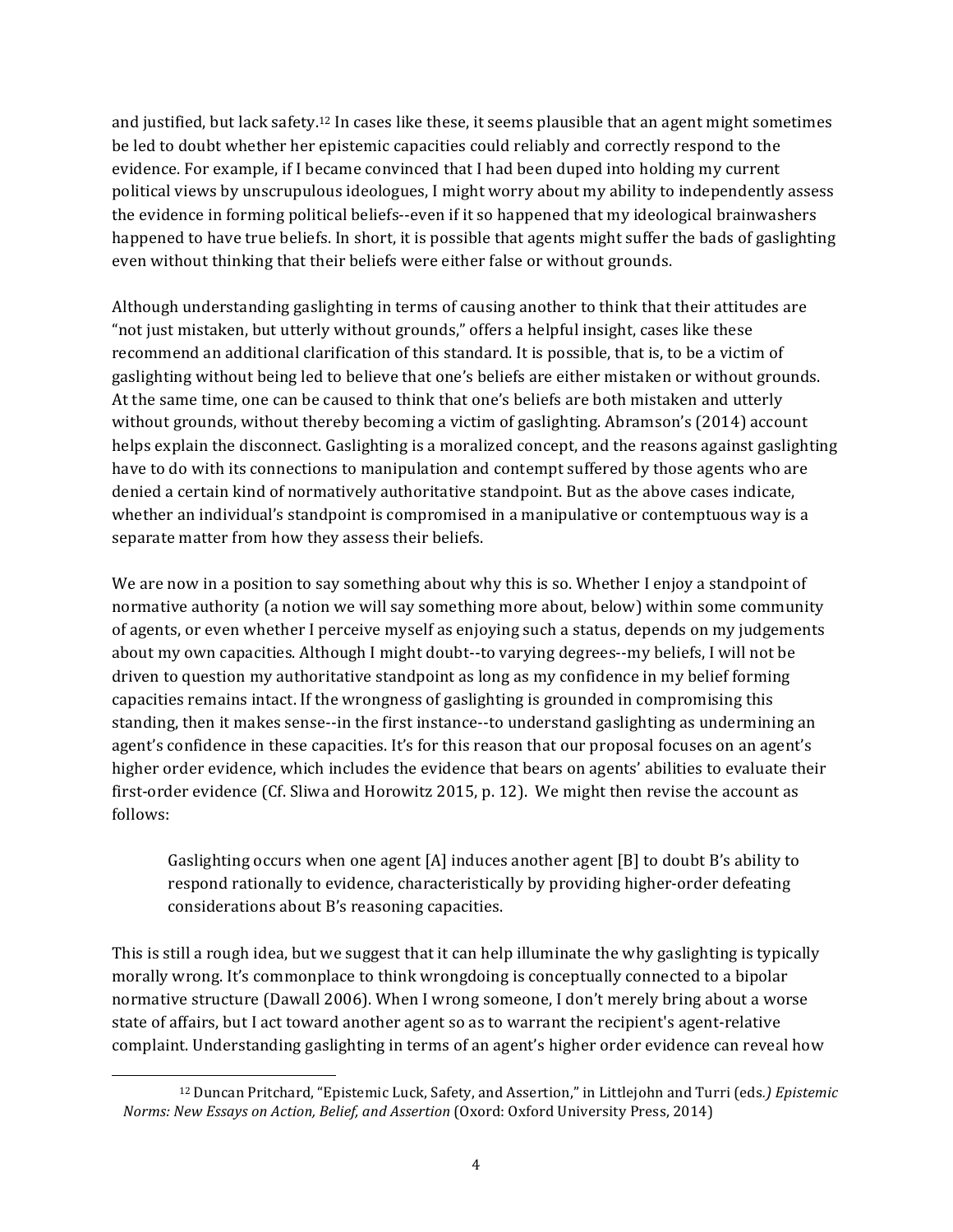gaslighting is an agent-relative phenomenon, and so also a candidate for wrongdoing within a biopolar normative relation. To see why, it will help to contrast how evidence works in a standard case with a case of higher order evidence. In ordinary cases, "the import of a particular bit of evidence may depend on the thinker's background beliefs, but it does not depend on who the thinker is. $"^{13}$  However, if an agent learns that her particular belief-forming process was defective, then she has an agent-relative reason to treat the evidence differently than she otherwise would. Gaslighting not only third-personally affects the evidence available to agents, it also secondpersonally affects how agents think about themselves. In this way, it is a type of action that connects two agents in a morally serious way. Gaslighting, then, is an agent-relative wrong.

Compare two ways of spreading misinformation. In one case, imagine a speaker who incorrectly asserts that some body of evidence is not credible. For example, a politician might assert that the body of climate science is not good evidence about how the Earth's temperature will change. Second, imagine a speaker who asserts that the testimony of members of a certain group (say, migrants, or the news media) cannot be trusted as good evidence. Both kinds of assertion are false, and certainly objectionable in various ways. However, the second more clearly raises the specter of gaslighting. It does so, we propose, because its uptake would challenge the reasoning capacities of members of specific groups. Put differently, whether the speech act would challenge my epistemic agency would depend on indexical facts--who *I* am affects how the utterance affects me. Part of what makes gaslighting insidious is that it exploits the vulnerability of some agents while leaving others perplexed about how anything seriously wrong could have been perpetrated at all. This combination of perlocutionary consequences is puzzling only until we realize how the agentrelativity of higher-order evidence can account for the same utterance's differential effects on different audience members.

The final idea Abramson's account emphasizes is that of authority or standing. The gaslighter tries to undermine another's standing or authority to issue challenges from a separate point of view. In gaslighting, the abuse of authority is janus-faced. Gaslighters inflate their own normative status while undermining the epistemic status of another agent. One might object that surely these strong claims must be in some way metaphorical. Certainly as matter of fact, the gaslit agent still does occupy a perspective from which moral reasons might be issued, and still is a member of the moral community. What's wrong with gaslighting, after all, is precisely that it fails to treat another as having the status that she actually does have. In what sense, one might wonder, does gaslighting make it the case that a person lack moral standing, or is outside of the moral community?

Here it is important to recall how the gaslighter reacts to a speaker's assertions. The gaslighter doesn't just disagree with his interlocutor's assertions. He acts as though she could not have any reasons for what she asserted, and even tries to get her to believe that she didn't mean to assert what she did. The gaslighter deliberately refuses to treat the other agent's statements as inputs into a common deliberative process, instead rejecting them out of hand. In so doing, the gaslighter

<sup>13</sup> Christensen 2010, p. 190.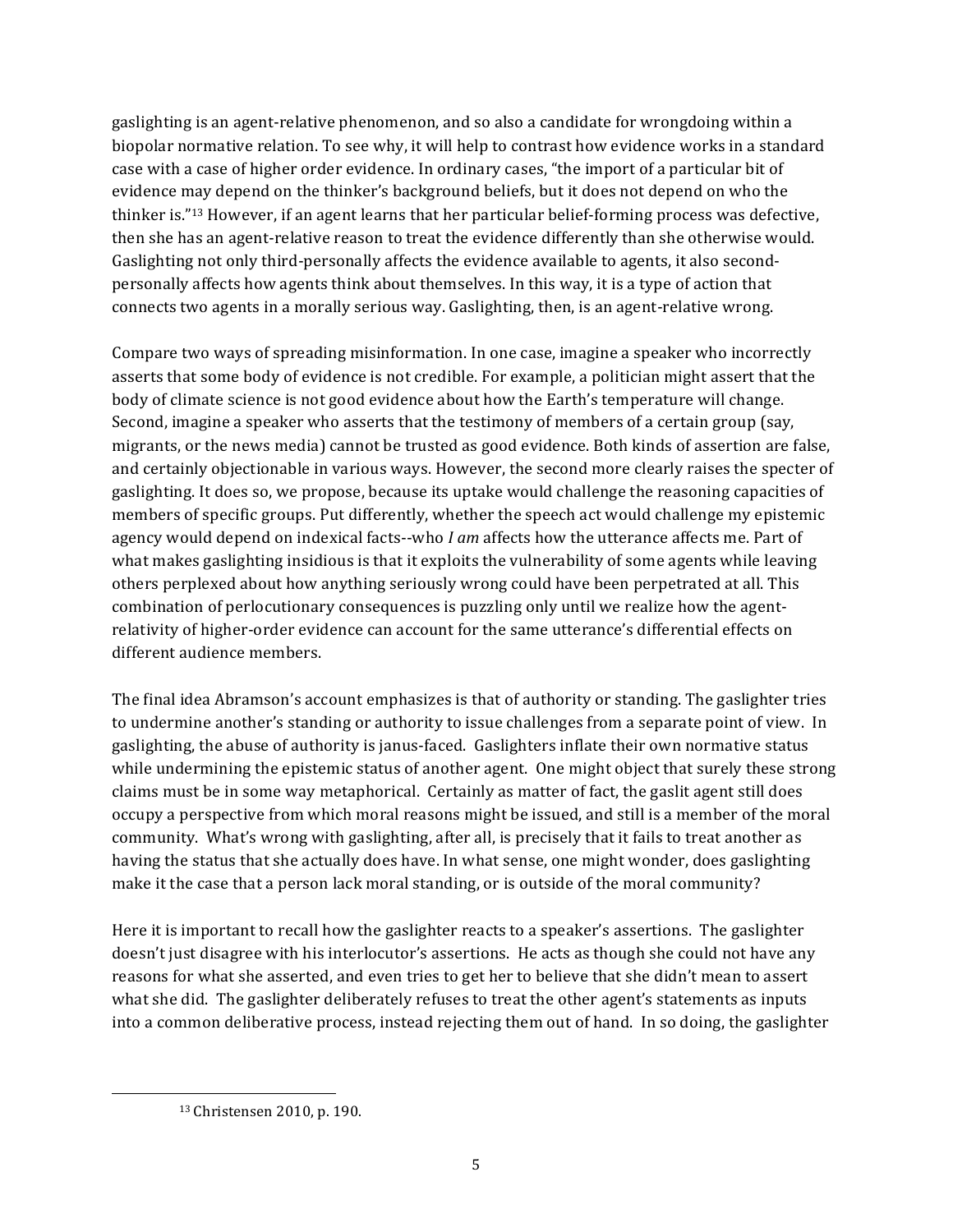violates what epistemologists describe as the "ethics of assertion."<sup>14</sup> Because assertion is norm governed, making an assertion involves an implicit claim to being in a position to know that the assertion is true (or at least to reasonably believe that one knows). As Goldberg writes, "to ignore or dismiss an assertion on insufficient grounds, then, is to disrespect the speaker as an epistemic subject by inappropriately repudiating her claim to relevant authoritativeness."<sup>15</sup> The gaslighter goes further, in trying to get the speaker to believe that she is not in a position to know what she asserts, to offer reasons in its defense, or to be held accountable if others act on her assertion.<sup>16</sup> If the gaslighting works, the gaslit agent abandons her conception of herself as a participant in the practice of assertion, and instead adopts the gaslighter's disrespectful attitude toward her own agency. In this sense, the gaslit agent "has been turned against herself." $17$  So while it is true that such agents still have moral standing, they have come to inhabit a role of objects rather than subjects in the practice of sharing knowledge.<sup>18</sup> Gaslit agents becomes a purely passive recipient of assertions, and so third parties will feel pressure to stop treating them as subjects or participants. The gaslighter thereby conscripts other agents in eroding her standing within a deliberative community.

We have tried in this section to *narrow* the concept of gaslighting from a kind of epistemic manipulation in general to the case in which one agent demands in particular that another accept higher-order evidence undermining the justificatory force of the latter's own reasoning. This species of agent-relative wronging can shed some additional light on gaslighting. We will also suggest that it can help to *extend* the concept's application to a wider array of cases, including its recent invocations in American politics.

#### **2. Political Gaslighting**

Politicians and their allies in the media routinely charge their political adversaries with gaslighting. But gaslighting, the last section argued, is an especially serious way of undermining another person's membership in the moral community. It often involves repeated attempts at disrupting a person's search for evidence, and further efforts to distort the ways in which they make assertions based on the evidence they've collected. Paradigm cases often involve close personal relationships, or at least perverse facsimiles of such relationships. One might reasonably wonder if all of these ingredients could be in place in politics.

Suppose we begin with the original account of gaslighting, according to which agents are made to feel that their attitudes are not just false, but "utterly without grounds." With this conception in mind, there is reason to doubt that there is any phenomenon like 'political gaslighting.' If political

<sup>&</sup>lt;sup>14</sup> Stanford Goldberg, *Assertion* (Oxford: Oxford University Press, 2015); Wanderer, J. "Addressing Testimonial Injustice: Being Ignored and Being Rejected," The Philosophical Quarterly 62:246 (2012): 148-169.

 $15$  Gorldberg, ibid., pp.  $187-188$ .

<sup>&</sup>lt;sup>16</sup> Tanesini, A, "'Calm Down, Dear': Intellectual Arrogance, Silencing and Ignorance," Aristotelian *Society Supplementary Volume* XC (2016): 71-92.

 $17$  Abramson, ibid., p. 16.

<sup>&</sup>lt;sup>18</sup> Fricker, *Epistemic Injustice* (Oxford: Oxford University Press, 2007), pp. 132-133.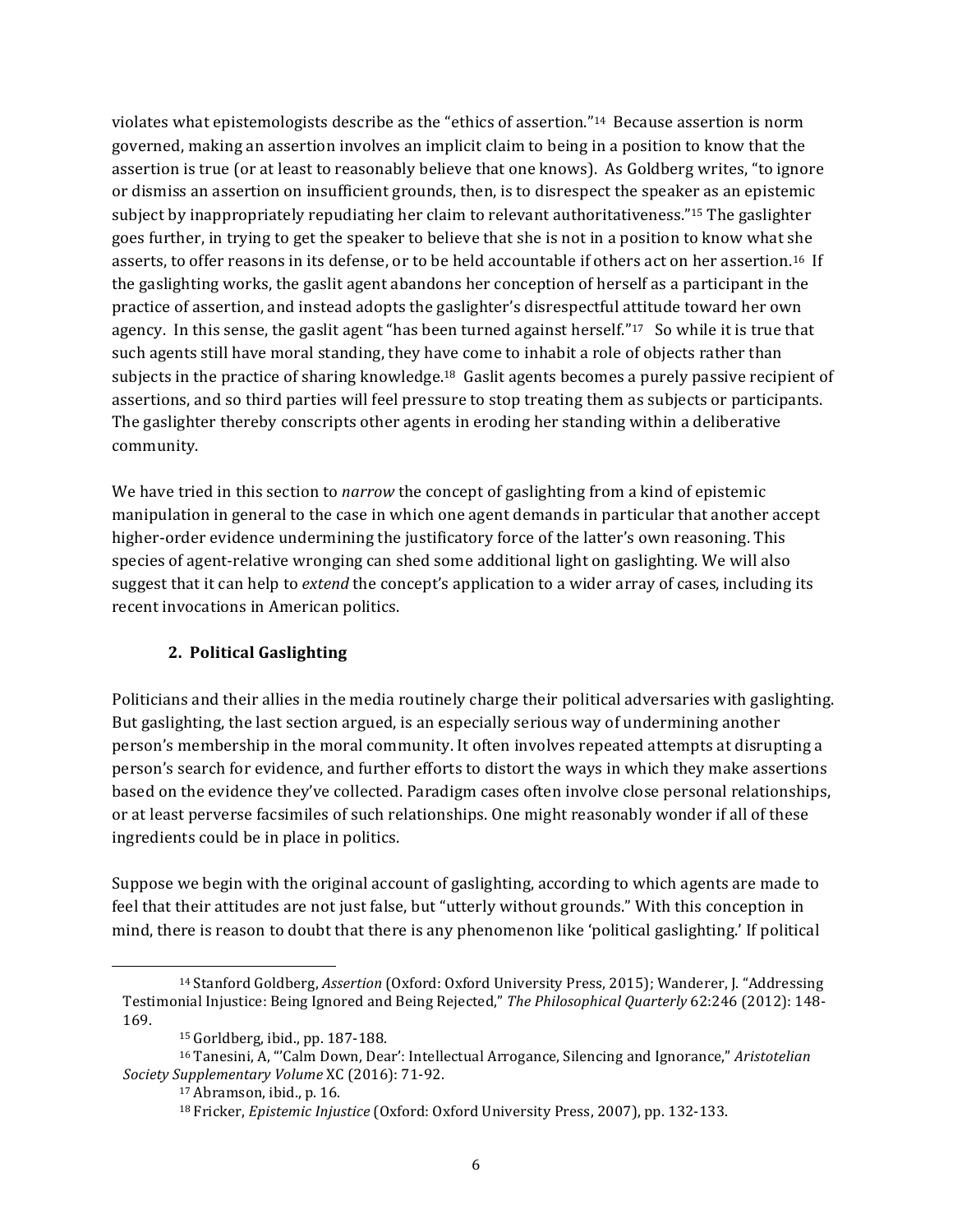figures are engaged in gaslighting, there must be some agents who are being gaslit. The most likely candidates for these agents are either the political figure's supporters, or else the figure's opponents. As we'll underscore below, it makes little sense to say that political leaders are gaslighting their opponents, since those who oppose them do not accept their assertions, and so do not appear epistemically affected. It's more plausible to say that leaders are gaslighting their followers, whose beliefs often are influenced by elite signals.

However, one important aspect of gaslighting is importantly absent from these political cases. In the paradigm case of interpersonal gaslighting, the gaslit agent loses confidence in her beliefs. By stark contrast, strong partisans tend to be especially confident in their own experiences and perspective. Indeed, it's this very confidence that inspires them to turnout in higher numbers at the polls.<sup>19</sup> Freed from attention to the complexities of evidence, partisans have little occasion to worry that they might be wrong. Rather than coming to doubt themselves, those partisans who are most susceptible to manipulation also display the most confidence in their political beliefs.<sup>20</sup>

If political gaslighting must involve reducing people's confidence in their beliefs, then perhaps there isn't any such thing. We might conclude that the recent popularity of accusations of gaslighting in the political sphere belies a kind of systematic conceptual error. Before making that inference, however, we will consider whether we can make sense of the phenomenon on our revised conception--emphasizing agent's higher order evidence about their epistemic capacities. There is evidence, for example, that partisans frequently follow their favored political party into espousing clearly mistaken attitudes. One recent study presented a random group of citizens with pictures from the inaugurations of Barack Obama in 2009 and Donald Trump in 2017.<sup>21</sup> The contrast between the pictures obviously show that the 2009 event had a much larger crowd. Playing on the well-known controversy surrounding the Trump administration's insistent denial of this evidence, the researchers asked respondents to identify which of the pictured crowds was larger. Respondents were not given any information about the pictured gatherings (i.e., they were not told which inauguration was which). They were simply shown two pictures and asked which crowd was larger. While negligible numbers of non-voters and Clinton voters reported that the Trump inaugural picture contained the larger crowd, 15 percent of Trump voters denied the apparently obvious evidence and incorrectly identified the smaller crowd as larger.<sup>22</sup> Politically engaged Trump supporters were more than twice as likely to choose incorrectly as unengaged Trump voters. 

Does this mean that Trump was, in fact, gaslighting his supporters? There's a case to be made, at least. Just as Paula is led by Gregory's manipulation to disbelieve her own obvious perceptions of the gaslights, it seems that partisans can be led to misreport their perceptions of similarly obvious sensory data. Social scientists have known for some time that partisan identity strongly influences

<sup>&</sup>lt;sup>19</sup> Cf. Ortoleva and Snowberg 2015.

<sup>&</sup>lt;sup>20</sup> Druckman 2004; Anson, I.G., "Partisanship, Political Knowledge, and the Dunning-Kruger Effect," *Political Psychology*, forthcoming.

<sup>&</sup>lt;sup>21</sup> Shaffner and Luks, "Misinformation or Expressive Responding?" *Public Opinion Quarterly* 81:1 (2018).

<sup>&</sup>lt;sup>22</sup> Shaffner and Luks, p. 140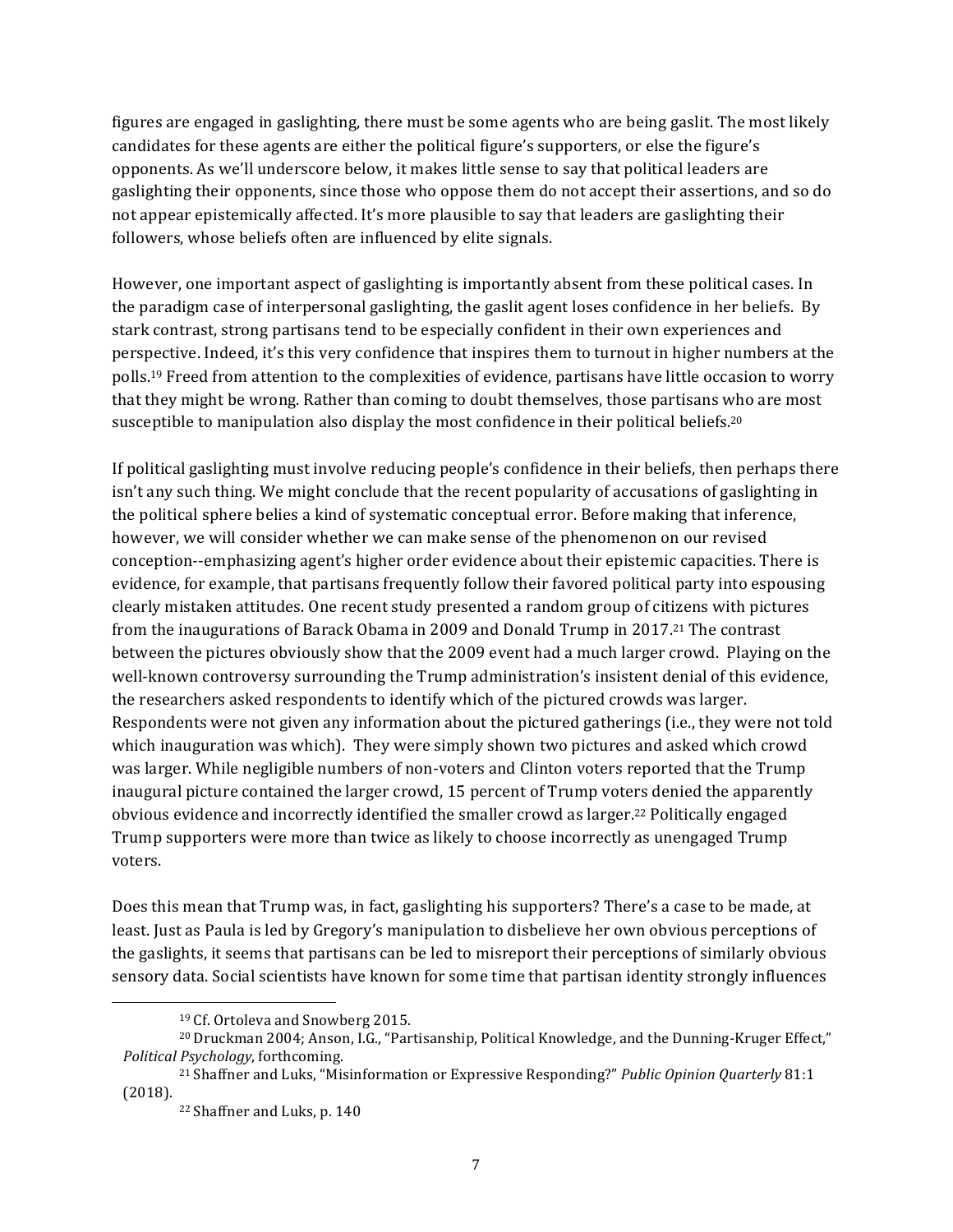political attitudes.<sup>23</sup> But it's not just partisanship. In the case above, Trump's insistence against the evidence appears to influence his strongest supporters to adopt his own representation of reality, or anyway to express that as if it were their perception. This is not an isolated case. It's a longstanding observation that partisans will disagree about how the economy is doing based on which party is in power. Recent work has shown that the reason for this is that partisan citizens are simply taking on the opinions of elites. When leaders in power acknowledge that the economy is not doing well, their followers accept this view as well. When leaders deny it, their partisans follow the denial.<sup>24</sup>

Does this amount to gaslighting? The difficulty is that we don't know exactly what is happening in the minds of citizens described by studies like these. For clarity, it will help to distinguish between three general possibilities:

- (1) Citizens-as-Victims. Perhaps partisan citizens update their beliefs according to signals sent by elected leaders and other party elites. On this account, citizens unknowingly adopt the false beliefs sold to them by their parties. They mistakenly think their beliefs are supported by the evidence.
- (2) Citizens-as-Enablers. Citizens are aware that their partisan assertions are not accurate, but they take cues from political elites as a way of expressing support of their own political tribe. They are aware that their statements are false, but they don't regard political statements as expressing beliefs.
- (3) Citizens-as-Self-Manipulators. Citizens are neither unwitting victims of deception by elites, nor are they knowing accomplices in spreading misinformation. Instead, they occupy a kind of middle ground, in which they are complicit in their own epistemic manipulation. Citizens' partisan assertions may express genuine beliefs, albeit ones lacking the evidential support citizens would require in other domains.

The case of Citizens-as-Victims offers the clearest example of gaslighting. While they may not lose confidence in their beliefs, they are being led into adopting systematically false attitudes, and this seems to be at least a part of the concern for those who invoke worries of 'gaslighting' within the democratic context. The most difficult case, on the other hand, is posed by the second category: Citizens-as-Enablers. If citizens are not being deceived, and remain confident about their beliefs, is there any meaningful sense in which we can say they are being gaslit?

Certainly there is a sense in which this scenario carries a democratic cost. If citizens parrot the attitudes of political elites--however knowingly--then it becomes unclear how there is an independent set of attitudes which those elites could represent more or less well. When elite cues include instructions to discount other sources of information (the "fake news"), partisans may become more reliant on others for their views than on the deliverances of their own capacities.

<sup>&</sup>lt;sup>23</sup> Bartels 2002; Flynn, D.J., Nyhan, B. and Reifler, J. "The Nature and Origins of Misperceptions: Understanding Flase and Unsupported Beliefs about Politics," *Advances in Political Psychology* 38:1 (2017): 127-150.<br><sup>24</sup> Bisgaard, M., and Slothuus, R., "Partisan Elites as Culprits? How Party Cues Shape Partisan

Perceptual Gaps," American Journal of Political Science, forthcoming.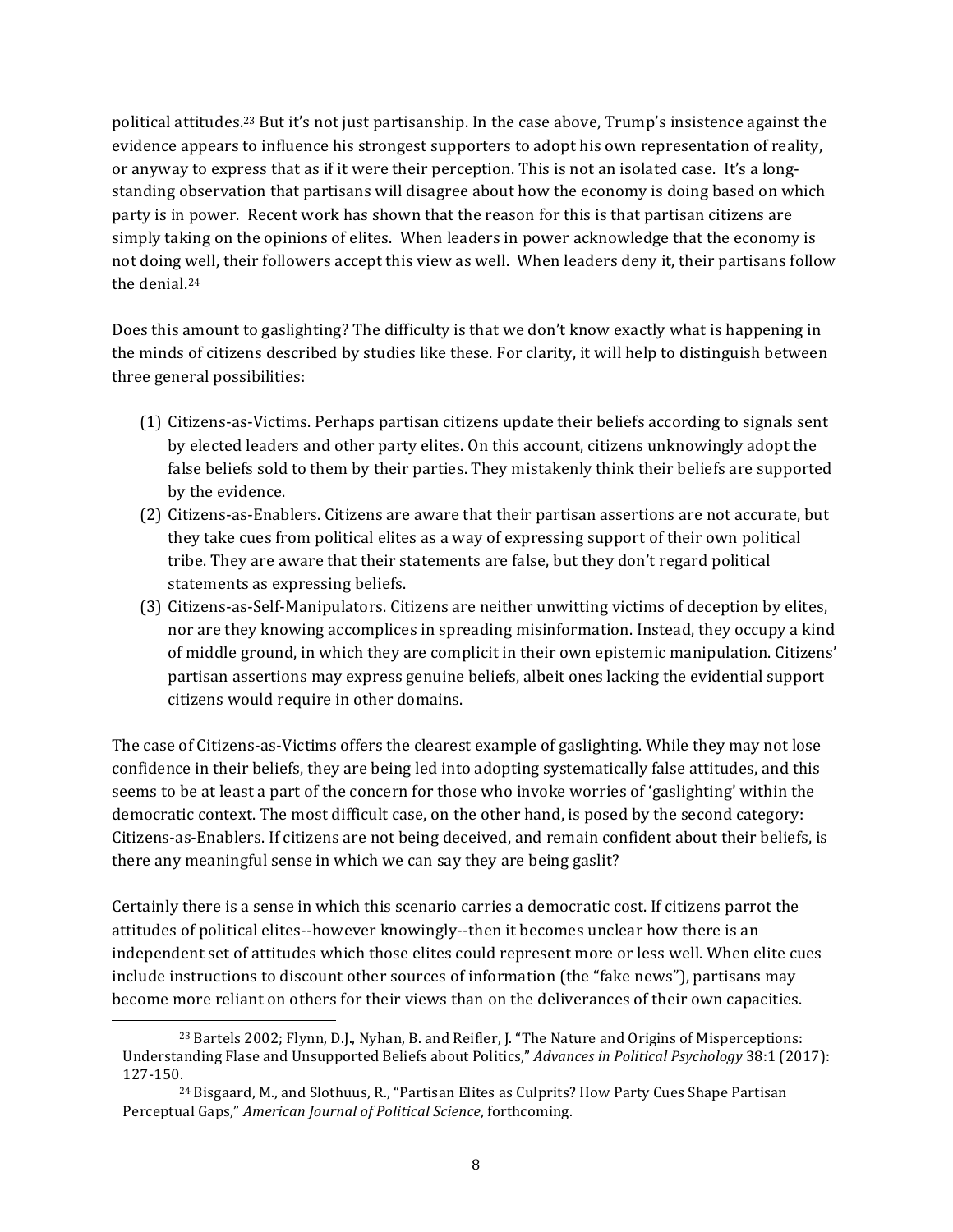Even if they do not consciously judge that they should not rely on their own capacities, enablers are acting as if that were the case. And this, itself, shares an important family resemblance with gaslighting. Elites may not be turning partisans 'against themselves,' but they are contributing to the erasure of some citizens' perspectives from the democratic landscape. If—as third parties—all we need to know is what elites are saying to successfully predict what ordinary political participants will say, then it seems that those politically active citizens have at least compromised their independent point of view. They cannot fully participate in holding others responsible for what they assert about political realities. As Bisgaard and Slothuus observe, results like these paint "a grim outlook for the idea of accountability." $25$ 

With this in mind, we suggest that we can extend our concept of gaslighting to capture the concern about gaslighting in democratic politics. Consider:

Political Gaslighting occurs when one political actor induces some citizen or group of citizens to doubt, or to act as if they doubt, their ability respond rationally to evidence independently of the political actor's guidance. The political actor may characteristically provide higher-order defeating considerations about some citizens' reasoning capacities.

This modification acknowledges that gaslit citizens may not exhibit any actual doubts about either their beliefs, or their belief forming processes. However, citizens may still display a functionally similar epistemic profile. That is, they may engage in the kind of unreflective modification of beliefs and epistemic deference to a figure who has acted to undermine their perspectives as an independent location of deliberative engagement. As in Abramson's original account, this compromises the perspective of partisan citizens as a place from which challenges could be issued. It thereby raises the familiar worries of manipulation and contempt.

Of course, as the third category of citizens above suggests, citizens may be actively complicit in their own manipulation. It's philosophically familiar to think that individuals can engage in selfdeception, either by diachronic compartmentaling of their beliefs, or by psychologically cordoning off some beliefs from others. Self-manipulation might operate in a similar way. For example, partisans may be led by elites to affirm beliefs they had previously rejected. Likewise, activating partisan identity might cause citizens to accept patterns of reasoning they would eschew when acting under some other identity. Certainly partisanship seems to correspond to directional motivation, rather than accuracy motivation.<sup>26</sup> Citizens may not be deceived, but their reasoning may be resistant to the evidence. Even in cases when opposing partisans do come to agree on facts about the world (say, regarding economic conditions), they maintain they will alter their beliefs about who is responsible for those conditions so as to sustain their partisan allegiance.<sup>27</sup>

 $25$  Bisgaard and Slothuus, p. 12.

<sup>&</sup>lt;sup>26</sup> Flynn, Nyhan, and Reifler 2017; Druckman 2004; Arceneaux, K., and Vander Wielen, R.J., *Taming* Intuition: How Reflection Minimizes Partisan Reasoning and Promotes Democratic Accountability. Cambridge: Cambridge University Press, 2017).

<sup>&</sup>lt;sup>27</sup> Bisgaard, "Bias Will Find a Way," *Journal of Politics* (2015).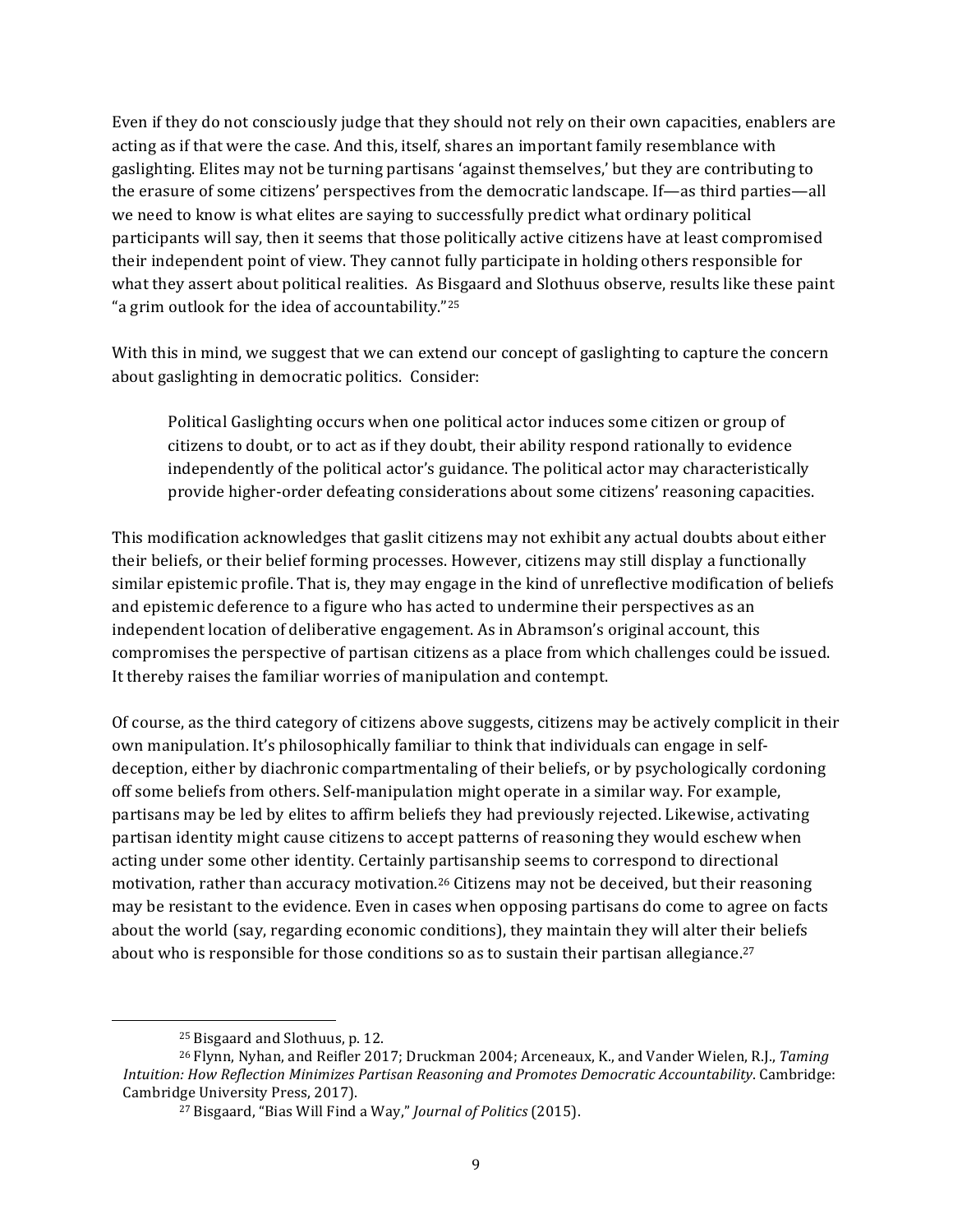Our suggestion, then, is that we can at least make sense of the popular invocation of "gaslighting" by identifying those cases in which citizens form or express beliefs in a way that defers to the unreliable guidance of political elites. Again, the idea of higher order evidence has played an important role, in two respects. First, citizens in the grip of a partisan identity may functionally discount deliverances of their own epistemic capacities. Second, elites may amplify the effects of partisan identity by trying to undermine some sources of evidence--particularly so as to insulate partisan directional reasoning against the prospect of challenge.

### **3. Problems with Political Gaslighting**

Gaslighting aims to instill relationships of troubling epistemic dependence. The gaslighter often attempts to make their own testimony a kind of epistemic monopoly by ruling out all other channels of evidence gathering. In the epigraph to this paper, Kripke considers an individual who attempts to protect a pre-existing belief by avoiding evidence that runs counter to it. This could entail "reading the wrong books (for they contain nothing but sophistry and illusion), associating with the wrong people, and so on."<sup>28</sup> Displacing other sources of evidence can be a start to gaslighting  $-$  at least for those followers who already treat the gaslighter as an epistemic authority. While not a success condition, it's now clearer how gaslighters convince an audience to treat their testimony as the only reliable source to ground first-order beliefs in town. Here we think that our account's sensitivity to how defeaters operate at the two-level structure has significant explanatory force.

The agent-relativity of gaslighting with higher-order defeaters also usefully illustrates how political gaslighters can have different effects on members of the same audience. Imagine, for example, a politician who insinuates that members of rural communities systematically lacked the level of educational attainment necessary for civic participation.<sup>29</sup> If this statement were issued to a mixed group of citizens, rural listeners might uniquely experience higher-order defeaters to their political inferences. We can see how the same language that mobilizes some listeners could gaslight others. Consider, for example, the following exchange:

Lucy: Do you see this tree? it is a fir tree. it's called a fir tree because it gives us fur for coats. it also gives us wool in the winter time.

Linus: I never knew that before, Lucy. That's very interesting.

Charlie Brown: Now wait a minute Lucy! I don't mean to interfere, but...

Lucy: And way up there, the little stars and planets make the rain that often showers and when it's cold and winter is upon us the snow comes up! just like the flowers.

Charlie Brown: Now Lucy, I know that's wrong! Snow doesn't come up, it comes down!!

Lucy: After it comes up, the wind blows it around so it looks like it's coming down, but actually it comes up out of the ground, just like grass. It comes up, Charlie Brown, snow comes up!

Charlie Brown: Oh, good grief! (he exits, from off stage there is a hollow thumping sound.)

<sup>&</sup>lt;sup>28</sup> Kripke 2011, p. 49.

<sup>&</sup>lt;sup>29</sup> Kathy Cramer observes the reaction of rural citizens to this perceived form of disparagement. See Cramer, *The Politics of Resentment* (Chicago: University of Chicago Press, 2016).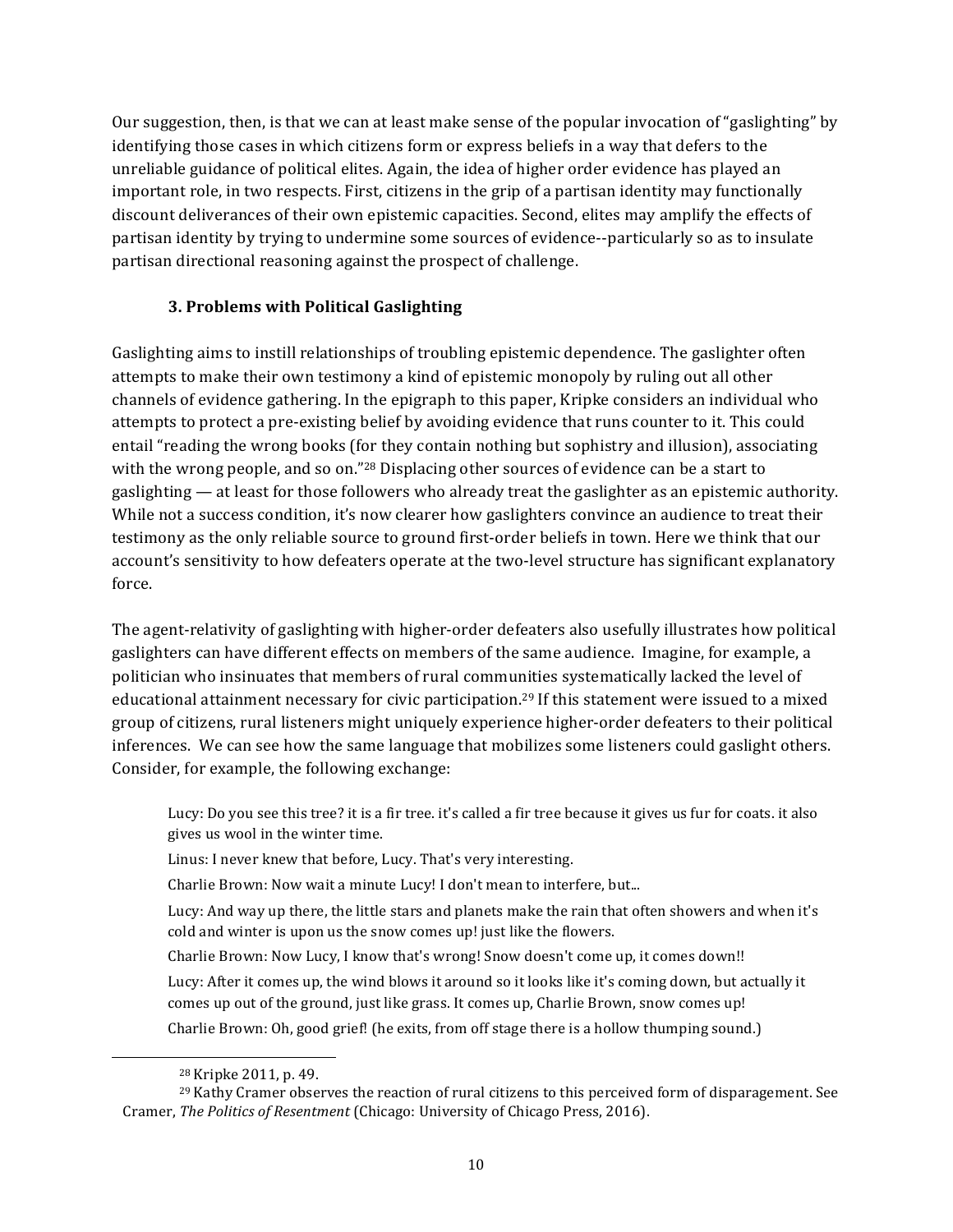Linus: Why is Charlie Brown banging his head against that tree?

Lucy: To loosen the bark to make the tree grow faster! Clouds can make the wind blow, Bugs can make the grass grow so, there you go these are little known facts that now you know! $30$ 

Lucy makes a series of false assertions to Linus. Like a low-information partisan with nothing else to go on, Linus is happy to update his priors accordingly. He is subject to a systematic deception that is veering towards brainwashing. Charlie Brown, on the other hand, is not taken in. He is not misled in his beliefs, although his capacities are strained by her confident imperviousness to the evidence. Brown's sense of helplessness is palpable when he objects — "I *know* that's wrong." Lucy offers a rejoinder that accepts his proffer of evidence. Notice that she doesn't deny his first-order sensory perceptions, but she suggests that Brown's perceptions are misleading him. He shouldn't trust his direct sensory inputs, for they have generated a false belief.

Even citizens who don't experience gaslighting have a basis for objecting to it. For this way of manipulating individuals isn't a pairwise activity. It wrongs third-parties in characteristic ways. Our account can explain the distinctive moral complaints of individuals, who are themselves not gaslit, but who experience distinctive bystander wrongs. Perhaps it's tempting to think that overhearing one party's attempt to gaslight another may be disturbing, but only in the general sense in which witnessing serious injustice of any kind — epistemic or institutional — gives us a complaint. On other occasions, third-parties may allege gaslighting even when they don't experience the phenomenon we've described. When third-parties claim to be gaslit we can explain what they mean: Gaslighting imposes collateral damage to third parties that is distinct from the serial deceiver, who works by challenging the first-order beliefs of an audience. Gaslighting can gradually induce a kind of epistemic fatigue that comes from challenging falsehoods and experiencing its futility. Charlie Brown style, they feel powerless because they assumed that the evidentially-backed charge of falsehood would be "terminal." As responsible practitioners of assertion, they had assumed that falsehood would be a "fatal objection to assertions."31

Even if they are not misled, one might think that they could object to such obvious disregard for the truth. Harry Frankfurt concluded "On Bullshit" with a claim that seemed to many to overreach. The liar, he insisted, is morally better than the bullshitter, because at least the liar cares enough about the truth to understand that he asserts its contrary. We don't think that this perverse way of caring about the truth should make us feel any better about the liar, even when compared to the bullshitter. Political gaslighting can vindicate a more modest version of Frankfurt's surprising conclusion. Lying, one might think, is susceptible to exposure, and so ultimately to the prospect of correction. But politicians who jettison all responsiveness to evidence, and target the ways that citizens assess their body of evidence, can look impervious to efforts at exposing abuse of the truth. That, itself, is a cause for frustration. Such speech whittles away any common framework through which citizens can gain a shared outlook on their common political community. Gaslighting targets the higher-order evidence of citizens, but it may simultaneously wear down a common point of

<sup>&</sup>lt;sup>30</sup> Clark Gesner, "Little Known Facts," *You're A Good Man, Charlie Brown* (Play, 1967).

<sup>&</sup>lt;sup>31</sup> Williams, *Truth and Truthfulness*, 68.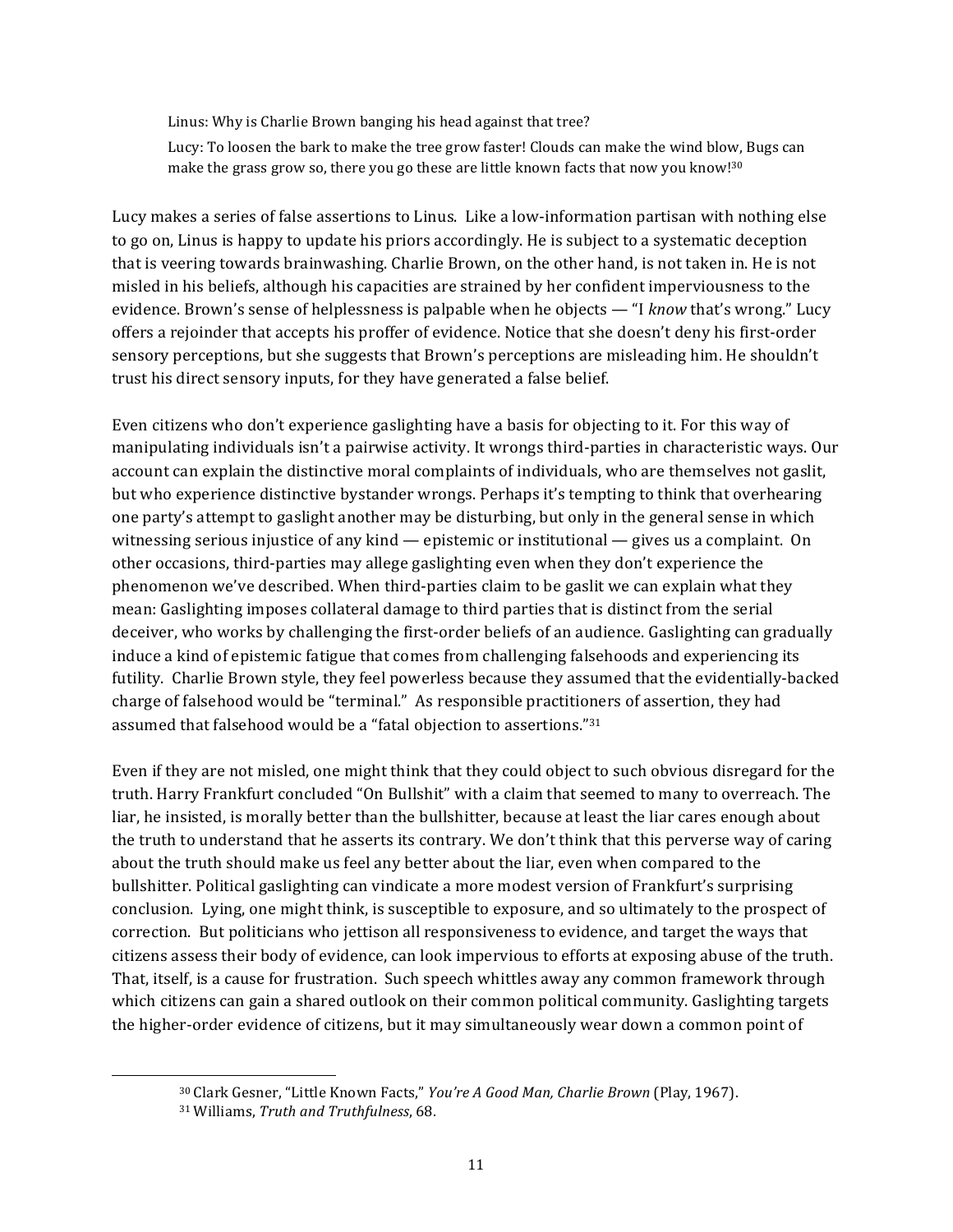view and make the idea of the "common good" a kind of category error. We will return to this possibility in the final section, once we've gotten a better handle on how gaslighting works.

## **4. Audacious Believing**

So far, we've described how political gaslighting might create relations of epistemic dependence, and offered some reasons to worry about this phenomenon. Social scientists understand these perils well. In one informative study on political communication, Druckman, Fein, and Leeper allow study participants to choose what kinds of information they are exposed to. Strikingly, rather than seeing initial opinions questioned over time as participants acquire conflicting information, the authors find two phenomena. Either subjects flipped opinions based on whatever they've been exposed to most recently, or else insisted on not updating at all. Of the latter group, the authors write:

[O]nce they had formed initial opinions, [they] clung to those opinions, became certain of them, sought out consistent information, and rejected what otherwise looked like a reasonable counter-argument. Although such stable opinion facilitates responsiveness, it also raises the specter of an inflexible dogmatism, stemming from biased information search, which could be problematic for many conceptions of good citizenship.<sup>32</sup>

Some citizens will easily switch between opinions without much reason, while others will dogmatically insist on what they have accepted. As the authors observe, neither condition portends successful democratic representation. Insofar as their beliefs are being guided by other political agents, citizens in either group are candidate victims of political gaslighting. Although their beliefs might be rational at any given moment with respect to the body of evidence they were considering, their choices over time about which evidence to consider and ignore suggests a dangerous susceptibility to epistemically irrelevant influences. They lack what Sarah K. Paul describes as autonomy in belief.<sup>33</sup> Considered as diachronic agents, they may be gathering and weighing evidence rationally at a given moment, but over time they are either being pushed to revise too easily, or else refusing to revise even when the body of evidence changes. Either way, they depend too much on things outside of the exercise of their own epistemic capacities.

## *Individual Audacity*

A common view among democratically concerned political scientists favors adopting what we can call a kind of evidentialism about belief: the political beliefs of citizens ought to be apportioned only according to epistemically relevant considerations.<sup>34</sup> What complicates this picture is that there are plenty of practical cases in which a little inflexibility--even a little dogmatism--can look like a part of rational agency. Suppose you commit to climb Mount Everest, or to run a marathon. Each day of

<sup>&</sup>lt;sup>32</sup> James N. Druckman, Jordan Fein, and Thomas J. Leeper, "A Source of Bias in Public Opinion Stability," *American Political Science Review* 106:2 (2012): 430-454, p. 447.

<sup>&</sup>lt;sup>33</sup> Sarah K. Paul, "Doxastic Self-Control," *American Philosophical Quarterly* 52:2 (2015): 145-158.

<sup>34</sup> For example, Hochschild, J.L., and Einstein, K.L. "Do Facts Matter? Information and Misinformation in Politics," Political Science Quarterly 130:4 (2015): 585-624, p. 587.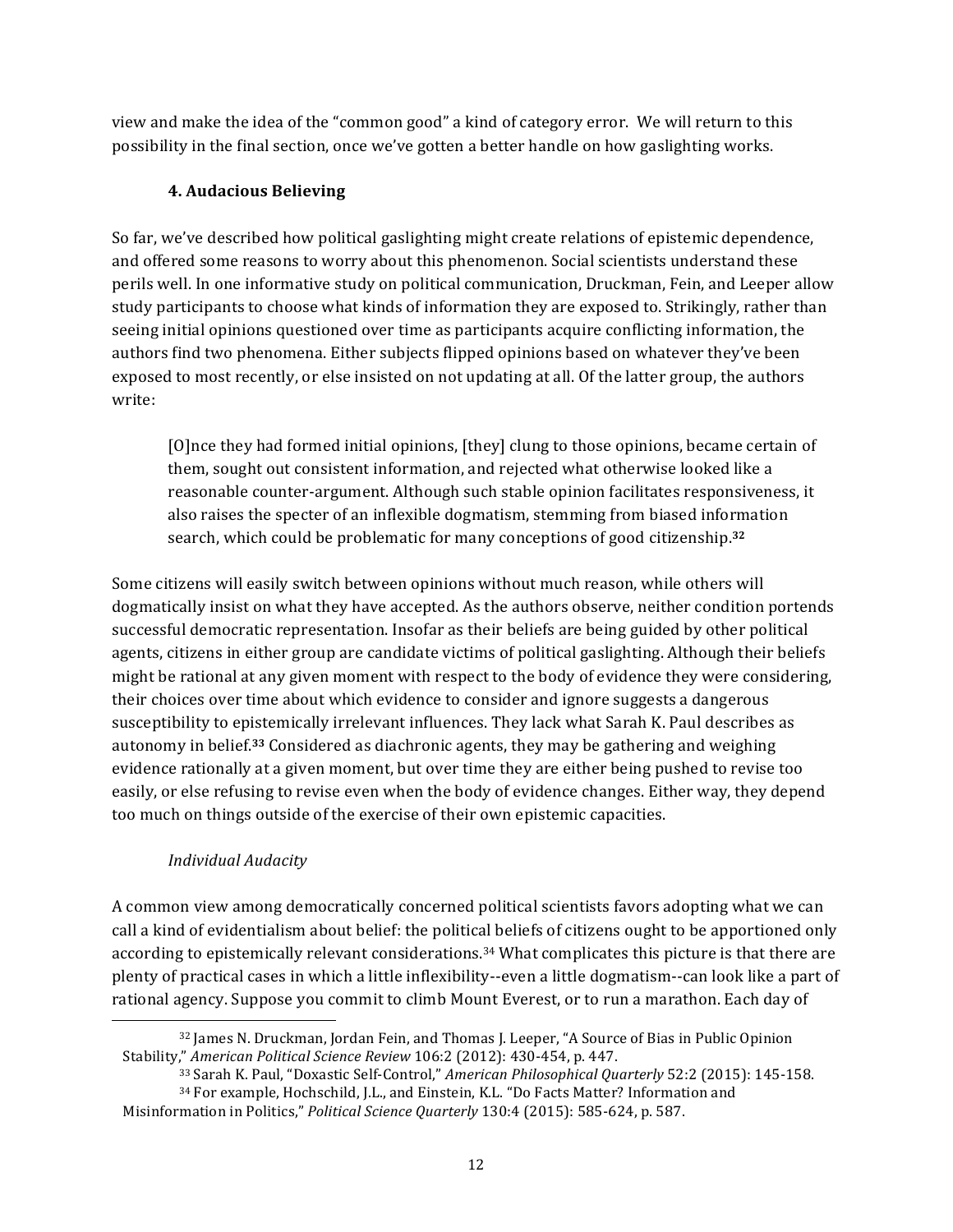training, let's presume that you believe that you will complete this project. But you are also aware of the considerable evidence that suggests that you will fail to make it to the summit, or the finish line. Perhaps you've seen the hard numbers on the success rates of people with your similar training and background. If your belief that you will succeed persists, it does so in spite of the relevant evidence. Your hope that you will complete these difficult projects rest on the expectation that your training will pay off.<sup>35</sup> We will describe rationally permissible beliefs that place greater credence in the prospects for one's success than the evidence requires as audacious beliefs.

Audacious beliefs represent a departure from the evidentialist standard. In cases like these, a belief that you'll succeed can be partly self-realizing. Accordingly, it can sometimes be rational for agents to resist apportioning their beliefs exactly according to the evidence--again a familiar point from action theory.<sup>36</sup> The point has appeal well beyond the philosopher's armchair. Consider the exchange:

C-3PO: "Sir, the possibility of successfully navigating an asteroid field is approximately three thousand seven hundred and twenty to one." Han Solo: "Never tell me the odds."<sup>37</sup>

Here  $C-3PO$  is inviting Solo to take up a predictive stance  $-$  perhaps as a result of his mechanical make-up, he may not be capable of taking up a Strawsonian participant stance (we can bracket that). Solo is seeking to avoid evidence here, preventing him from acquiring a belief. On one interpretation, Solo has already committed to fly through the field, and has no other choices, so learning the odds would have no value. But perhaps Solo appreciates the threat this testimony poses. A second take suggests that he resists the evidence because it may lead him to abandon his project. Does Solo really need to believe that he will navigate the asteroid field? It may be enough for him to avoid holding C-3P0's probabilistic report. If he came to believe that the odds were vanishingly small, he couldn't sincerely retain his commitment to the mission.

If this posture is right, several beliefs may be permissible to hold, and we can rely on non-evidential considerations to choose among the beliefs that bear on our confidence in succeeding in our project. This slack — between the evidence an agent takes herself to have and what it's reasonable to belief, given the evidence — may be considerable, and it makes possible this third view. Jennifer Morton and Sarah Paul defend this epistemic policy as exhibiting a kind of "grit":

Because this evidence is usually inconclusive, and because grit is generally an aid to achieving one's goals (in resource-moderate contexts, at least), we are rationally permitted to have the disposition to raise the evidential threshold we need in order to give up the

<sup>&</sup>lt;sup>35</sup> Cf. Duckworth 2016.

<sup>&</sup>lt;sup>36</sup> For two recent defenders of views in this neighborhood, see Miriam Schleifer McCormick, *Believing Against the Evidence: Agency and the Ethics of Beliefs* (Routledge, 2015) and Berislav Marušić, *Evidence and Agency: Norms of Belief for Promising and Resolving* (Oxford University Press, 2015).

<sup>&</sup>lt;sup>37</sup> Leigh Brackett and Lawrence Kasdan, The Empire Strikes Back (Original Screenplay).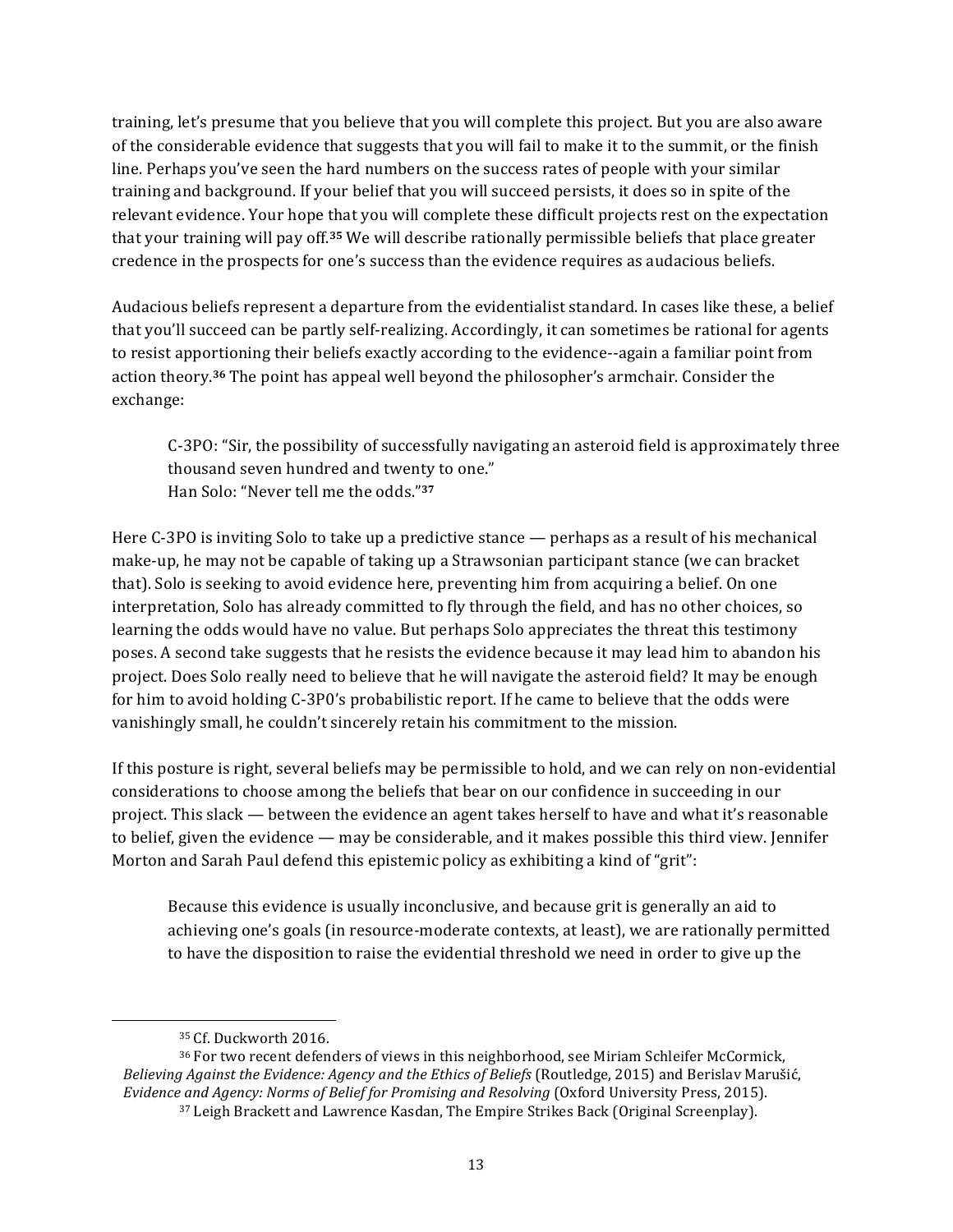belief that success is reasonably likely, relative to the threshold we would use to answer the same question before adopting the goal.<sup>38</sup>

At some point your epistemic reasons run out, but a range of permissible beliefs about your chances typically remain. This creates space for you to protect your beliefs about success from evidence that's forward-looking or look back at your own track record. You can then turn to ethical considerations to help you decide among epistemically permissible policies.

In adopting this evidential policy, Solo may have told C-3PO: "Feel free to tell me the odds, but my evidential threshold for considerations against my success is extremely high." Solo's insistence that he will be the exception to the rule  $-$  to his droid's modeling — can be defended as a necessarily resilience. There is something audacious about this kind of policy  $-$  no one will accuse Solo of modesty. But it needn't be irrational either.

#### *Collective Audacity*

Social movements are prone to self-doubt. Marked by loose connections, small numbers, and powerful opponents, their members regularly encounter evidence that they might fail. Their shared aims, after all, are difficult, long-form and risky — what James Baldwin called the "dangerous road." No less than marathons and mountain-climbing, the joint commitment to bring about transformational change seems to require audacious believing of some kind. In his classic work on the 1880s Farmers' Alliance, Lawrence Goodwyn picks out "collective self-confidence" as a central building block of mass democratic politics.**<sup>39</sup>**

To see collective confidence  $-$  even over-confidence  $-$  at work, consider the logistical backend of the Montgomery Bus Boycott, which lasted 381 days. The night Rosa Parks was arrested, on December 1, 1955, Jo Ann Robinson mimeographed 52,000 leaflets. Within a day, these were distributed to sixty-eight black social organizations across Montgomery. The boycott was planned to last one day, on Monday, December 5. It was far from clear that the boycott could succeed as a one-off protest. To sustain it through December 20, 1956 required a vast carpool network, "325 private cars transported passengers from 43 dispatch stations and 42 pickup stations from five in the morning to ten at night."<sup>40</sup>

Can audacious belief, seen as a first-personal attitude, scale to collective projects? If so, what role can shared beliefs play in the persistence of joint efforts in the face of evidence about their

<sup>&</sup>lt;sup>38</sup> Jennifer Morton and Sarah Paul, "Grit," forthcoming in *Ethics.* 

<sup>&</sup>lt;sup>39</sup> The formation of "collective self-confidence, on Goodwyns' view, "permits people to conceive of the idea of acting in self-generated democratic ways  $-$  as distinct from passively participating in various hierarchical modes bequeathed by the received culture.. all significant mass democratic movements in human history have generated this autonomous capacity," Lawrence Goodwyn, The Populist Moment: A Short History of the Agrarian Revolt in America, Oxford University Press, p. 19

<sup>&</sup>lt;sup>40</sup> Zeynep Tufekci, *Twitter and Tear Gas: The Power and Fragility of Networked Protest* (Yale University Press, p. 64) Tufekci dwells on the logistical backbone of the boycott: ""Despite enormous obstacles, the Montgomery bus boycott persevered for the year long battle—and triumphed, winning much more than its original demand for a bit more decency in the segregated bus system."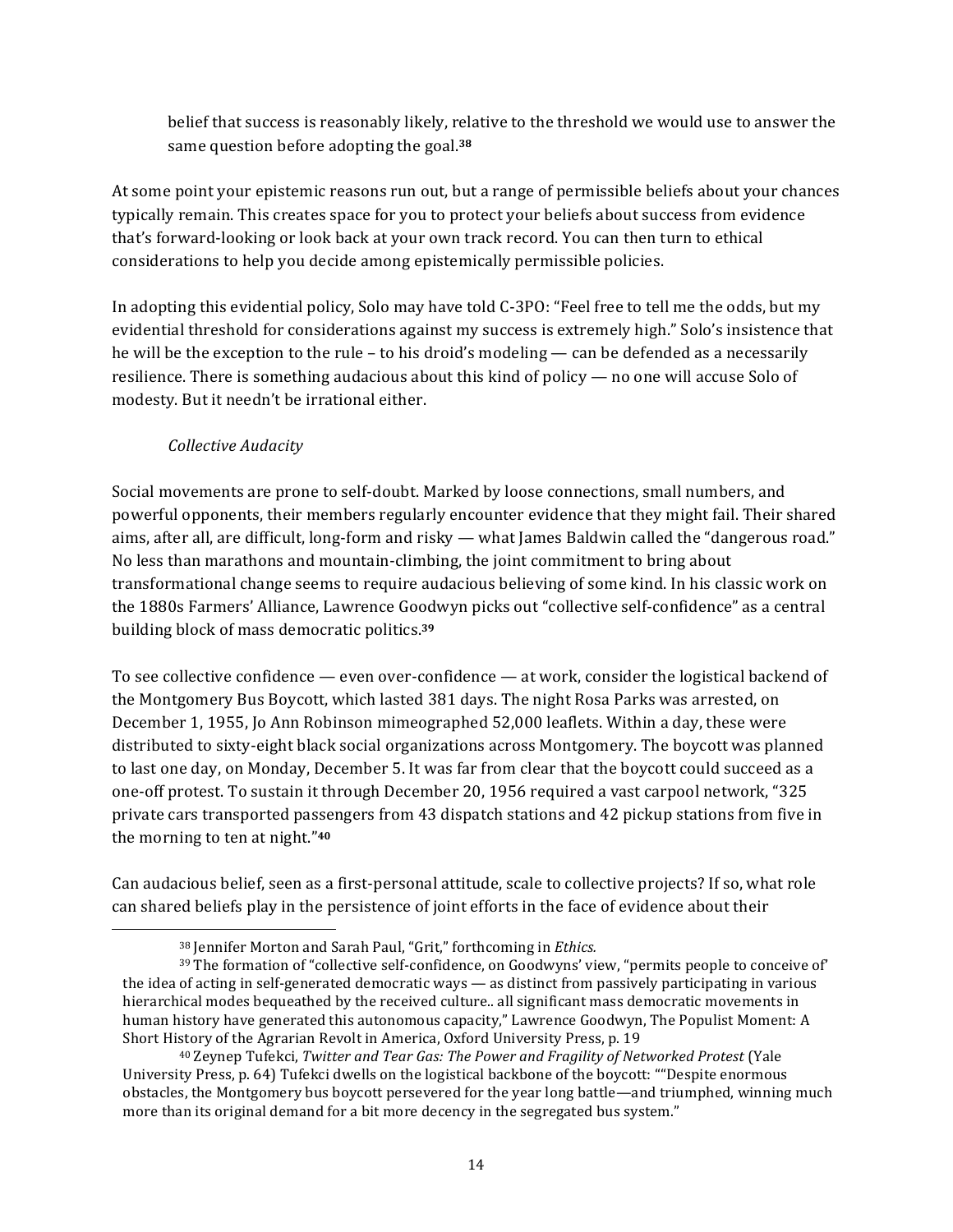diminishing chances of success? At the group level, the policies of resilience from the last section are complicated in two ways. First, members of movements needn't only hold beliefs about themselves, but in each other. So we have to make sense of what this other-directed attitude  $$ believing in our co-citizens — could look like.<sup>41</sup>

Consider Martin Luther King Jr.'s confidence in the arc of the moral universe's direction. This metaphor has the potential to mislead, *if* we take King to be have announced a belief that he has simply read off from the world. His confidence wasn't merely a function of proportioning his (cosmic) beliefs about humanity's future to the evidence. It took considerable effort and epistemic resilience. In response to the Black Power movement's rejection of nonviolence, King conceded that this approach was a function of "despair and disappointment." The evidential basis for this despairing was as clear to King as his opponents. It was, in Brandon Terry's words, "a response to several ugly facts, including the frequency with which white brutality continued to go unpunished (even after Selma)." King was alive to the sense in which members of the Black Power movement were proportioning their beliefs to the cruel evidence in front of them. If they dug down in their response to that evidence, King insisted that alternative to nonviolence would backfire, furthering the sense of powerfulness and raising the temptation of sour grapes-style reasoning.

King's worry about the self-defeat of such tactics wasn't volitional, but epistemic: by a process of elimination, nonviolence was the only stance compatible with preserving the confidence of movement members about their victory. Put into practice, King thought that alternatives to nonviolence would lead members to believe that there was no hope. King's Nobel Prize Acceptance Speech helps explain, if not fully defend, his justified optimism: "With an abiding faith in America and an audacious faith in the future of mankind," King employs language compatible with William James's pragmatism, "I refuse to accept the idea that the 'isness' of man's present nature makes him morally incapable of reaching up for the eternal 'oughtness' that forever confronts him." The acknowledgement of its audacity is probative evidence that this kind of believing isn't textbook evidentialism. King adopted an evidential policy that permitted him to act  $-$  in this case through speech acts  $-$  in the absence of, or against the grain of evidence.

King faced pressure to account for the basis of his optimism. Robert Williams, in his extended debate with King over nonviolent means, asked: "Can a program of nonviolence... realistically expect to deal with such an enormous, entrenched evil?"<sup>42</sup> If audacious believing has rational credentials that wishful or other kinds of motivated reasoning lack, King has resources to defend his epistemic resilience from this challenge. In individual and collective cases of audacious believing, moral and political considerations play a legitimate role in how we handle evidence. They

<sup>&</sup>lt;sup>41</sup> In "Believing in Others," Sarah Paul and Jennifer Morton defend the permissibility, and sometimes requirement, to believe our friends' capacity to stick to their projects, even when the evidence points in the other direction. Their defense of this way of believing in others closely parallels their defense of raising our evidential threshold to protect our beliefs about our success; they think we can raise that threshold for evidence that bears on the success of intimates. Our question is whether this stance can extend to political relationships. *Philosophical Topics*, forthcoming.

<sup>&</sup>lt;sup>42</sup> Martin Luther King, Trumpet of Conscience, cited by Brandon Terry,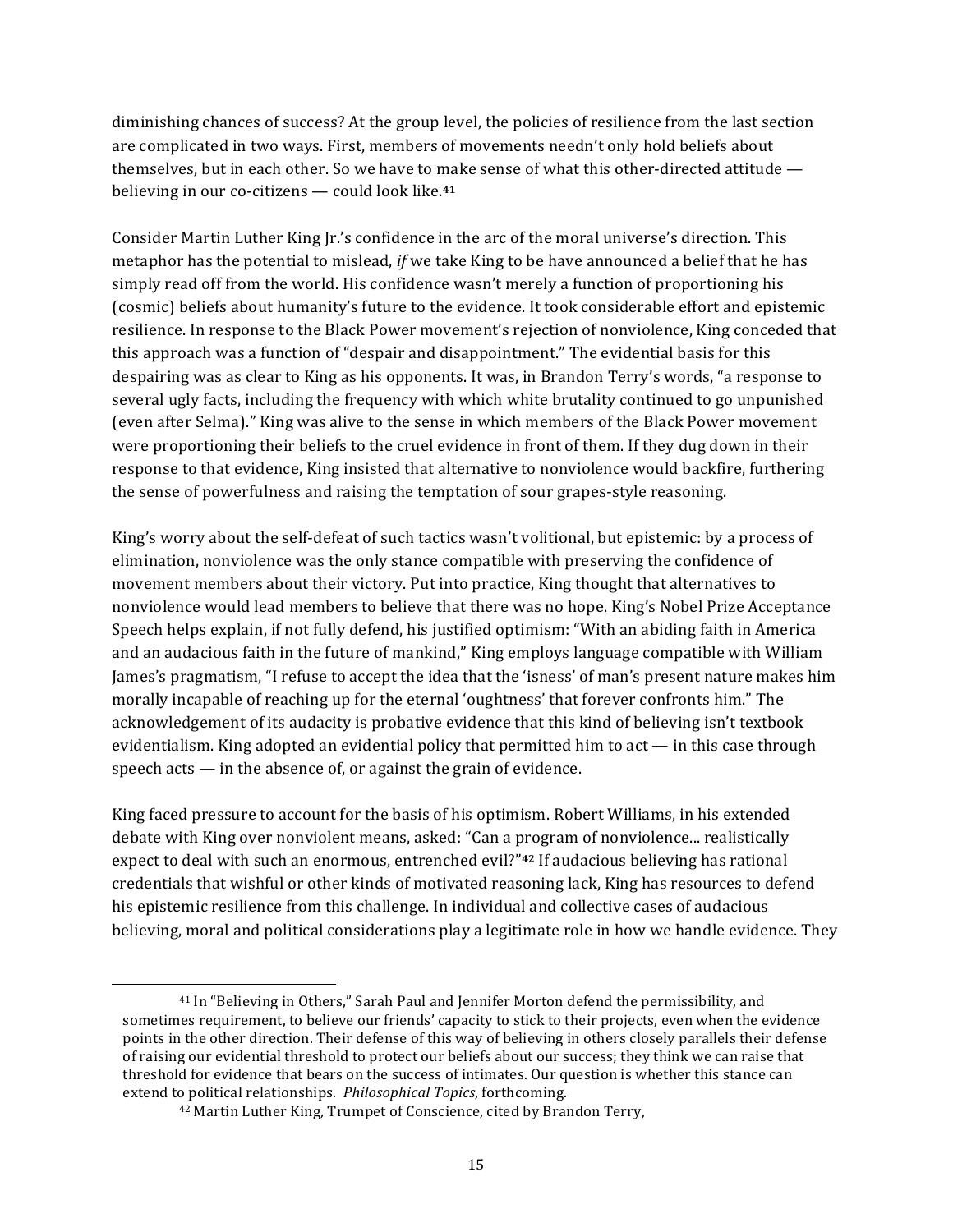serve to protect beliefs from demoralizing evidence, raising the evidential threshold for considerations that suggests that ought doesn't, in the end, imply can.

For us to form audacious beliefs that are shared about our cause, it is not enough to believe in any given co-member of our moment  $-$  in a pairwise way. For it seems that you need to hold commitments whose direct objects are first-personal plural.<sup>43</sup> The object of confidence, then, is doubly collective: not only must I believe that "we" will succeed in our project. It may be important for us to share this attitude.<sup>44</sup> So you will need a belief that about my confidence in *our project*, and vice versa.**<sup>45</sup>**

Efficacy-directed slogans like "yes we can" shouldn't be passed over as mere cheap talk or overblown rhetoric. The confidence, even overconfidence, of members of social and democratic movements makes possible signals of their strength that are outsized. This is considerable instrumental value in the protester's portfolio: rallies, occupations, speechifying marches. All of that talking and gathering is a proof of concept of the depth and breadth of the front-line.

We can leave it open whether this requires an all-out shared belief, or an elaborate recursive structure in which each of us has a series of beliefs *about our project* and other members beliefs about our projects, but stops short of us holding a co-belief about our chances of success. What is clear is the value of holding beliefs or, at minimum, evidential policies that underwrite our joint commitments, and these will include beliefs about our efficacy, or mere disbelief about our collective failure.

## **5.** Gaslighting vs. Mobilizing

The mobilizer and gaslighter share a common incision point: the higher-order evidence of those individuals they operate on. So far we've taken the point of view of the patient. Both treatments produce distance between professed beliefs and the evidence we take ourselves to have. This gap was key to explaining the success of the citizen at the front lines of a movement. When faced with

<sup>&</sup>lt;sup>43</sup> A belief in group efficacy is one of the "core motivations" for collective action (van Zomeren 2013). Group efficacy beliefs must be shared, with the strongest being those in which "individuals are more focused on achieving group goals through the joint effort of collective action" (van Zomeren, Leach, and Spears 2010, p. 1056).

<sup>&</sup>lt;sup>44</sup> In some cases group efficacy beliefs are produced by reasoning together. When group members discuss plans together, they become more confident in the success of joint projects. Such attitudes are fundamentally shared. See Thomas and Louis (2013).

<sup>&</sup>lt;sup>45</sup> James Bryce, The American Commonwealth, vol. II (New York: The Commonwealth Publishing Company, [1888] 1908), 78-79, cited by Daniel Ziblatt, *Conservative Parties and the Birth of Democracy* (Cambridge Studies in Comparative Politics) Cambridge University Press, p. 35. In The American Commonwealth, James Bryce was envious of the combination of grip and organizational capacity that he saw emerging in the American party system: "The greatest discovery ever made in the art of war was when men began to perceive that organization and discipline count for more than numbers. This gave the Spartan infantry a long career of victory in Greece. The Americans made a similar discovery in politics some fifty or sixty years ago. It was perceived that the victories of the ballot box, no less than of the sword, must be won by the cohesion and disciplined docility of the troops, and that these merits can only be secured by skillful organization and long-continued training."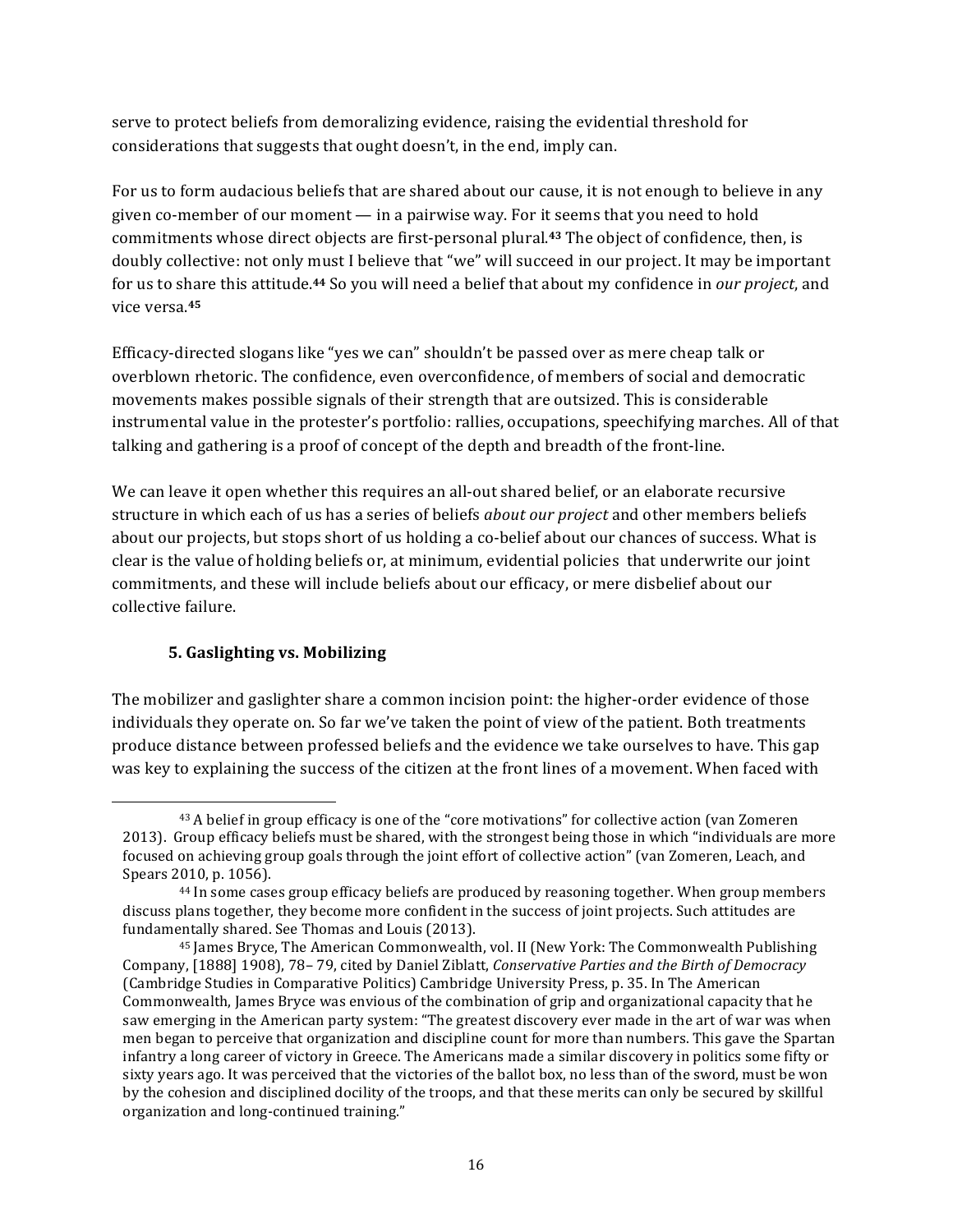evidence that their political aims may fail, citizens who persevere demonstrate a kind of epistemic resilience. They come to hold beliefs that are less than tightly connected to the evidence. Or at the very least, they hold evidential policies that are informed, in part, by moral considerations that sustain their ability to keep their commitments. To secure steadfastness, mobilizers attempt to ensure that evidence at this second-order level will not impact their followers' first-order beliefs about success.

It was exactly the distance between beliefs and evidence that was symptomatic of gaslit citizens. To hive off followers from beliefs that may undercut their authority, gaslighters tell their audiences that core sensory inputs of the citizen — the news media — is nothing more than a counterfeiter of evidence. Any beliefs that citizens have acquired through this testimonial mechanism should be, by extension, abandoned. Gaslighters will protect their followers' higher-order evidence from certain classes of counter-evidence about their evidence. Or they will present defeaters designed to challenge their target's higher-order evidence.

This section shifts from post-treatment effects to the agents that bring them about. How, can we distinguish the democratic mobilizer from the gaslighter? We could, of course, let the substantive merits of their respective aims do all the work. But we think this would overlook the way that the mobilizer manages to respect the epistemic agency of "persuadables"  $-$  at least when all goes well in their messaging. So, too, this approach would neglect the diversity of ways gaslighters abuse their authority and the epistemic standing of their victims.

We will proceed inductively, stepping through a series of "treatments" administered on citizens. We start with persuasive techniques that seems permissible, even obligatory. Democratic leaders don't reflect their constituents' preferences, but form joint commitments with citizens and mobilize around them.<sup>46</sup> On this view of joint commitment formation, both parties play an active role. Leaders typically provide testimony through which citizens can gain knowledge "secondhand." $47$ Exchanges in which a speaker asserts  $p$  to a listener are normative transactions. When a leader tells their audience that  $p$ , the leader assumes a kind of responsibility for the assertion that would not accrue by merely declaring that  $p^{148}$ 

While directed assertions are morally freighted, it still seems permissible for leaders to assert some propositions for which they don't have evidence prior to the asserting. Consider a simple case: leader with a bullhorn tells us she is confident that we will succeed in all driving on the right side of the road, and her very announcement of that belief (nearly) guarantees the belief's truth. In

<sup>46</sup> Eric Beerbohm, "Is Democratic Leadership Possible?" *American Political Science Review* 109:4 (2015): 39-652.

<sup>&</sup>lt;sup>47</sup> Elizabeth Fricker, "Second-Hand Knowledge," *Philosophy and Phenomenological Research, Vol.* 73, No. 3 (Nov., 2006), pp. 592-618.

<sup>&</sup>lt;sup>48</sup> In *Testimony, Trust, and Authority*, Benjamin McMyler notes this distinction and the responsibility shifting it can entail: "Insofar as we think that there is an important distinction between telling a listener that p and merely declaring one's belief that p it seems like this is explained in the way that telling someone that p involves openly offering to take responsibility for the resultant belief, where merely declaring one's belief does not." McMyler, p. 68-9. See also Tanesini 2016.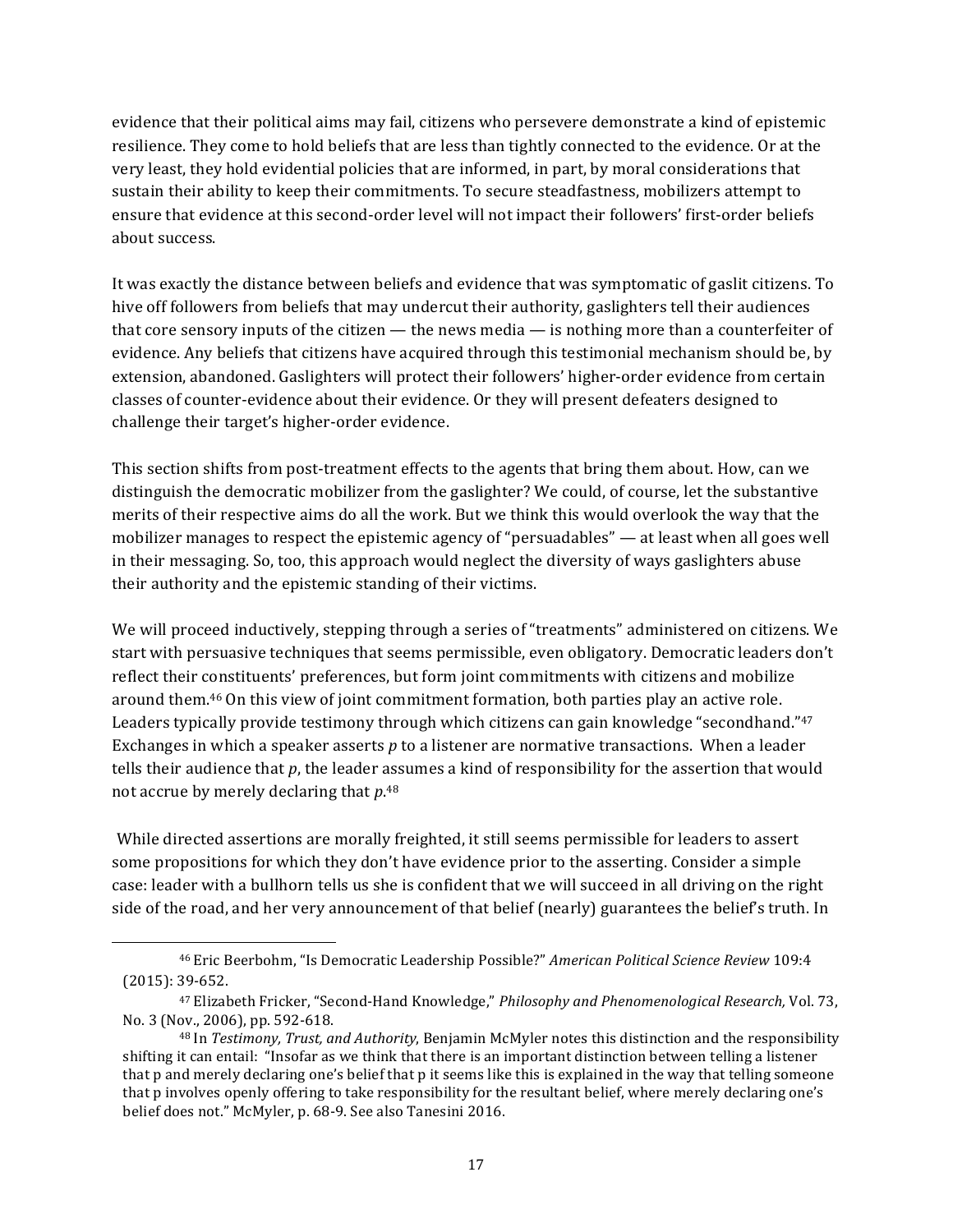this case, both her confidence in the belief, and the responsible asserting of the belief, appear justified.

We are now in the position to see how audacious beliefs, in this collective setting, are not the sorts of attitudes that we can typically come to hold on our own. And there are inherent risks in engaging in intentionally biased inquiry. Derek Parfit draws out the danger:

[W]e might cause ourselves to have some beneficial belief by finding evidence or arguments that gave us strong enough epistemic reasons to have this belief. This method is risky, since we might find evidence or arguments that gave us strong reasons not to have this belief. But we might reduce this risk by trying to avoid becoming aware of such reasons.

We can mitigate this risk by interpersonal persuasion, where a third-party can protect us from false negatives of this kind. Acquiring beliefs through others isn't a passive activity. We can play a strong agential role in coming to believe in a resilient way, and we can take actions that sustain beliefs through policies of epistemic resilience, but typically we need others to help us maintain that overconfidence over time. 

Now imagine a knife-edge case that lies at the interstices of mobilization and gaslighting. A leader tries to motivate collective confidence in some belief which she does not affirm, or which she might even presently doubt. There does seem to be something manipulative about encouraging others to have a belief one does not share, particularly if doing so is in one's interest (or, more in the interest of oneself than in other members of the group). To push them to see the evidence differently than you see it might strike us as disrespectful, in a way that is similar to the disrespect sometimes involved in taking the diagnostic stance on them: we are operating on them, even as we are persuaded by appeal to rational considerations.<sup>49</sup>

We can separate two concerns. On the supply-side, the speaker's insincerity may be worrisome whether it manages to alters the first- or second-order evidence of the audience. Is it hypocritical to bolster confidence that one in fact lacks? Or we may look to the demand-side. If the audience's receptivity to the speaker is dependent on them believing that the speaker's self-reporting on their own audacious beliefs, and not merely trying to induce them in other parties, we may bristle that this off-stage assumption is doing the work. If, however, listeners understand and share the manipulative aim, such assertions are also often acceptable. Paul and Morton offer an analogous case:

When the coach cheers her trainee on from the sidelines, the swimmer need not be outright deceived about what the coach is up to (though he might well refrain from reflecting explicitly on her motives). And if he believes that being confident is going to help him

<sup>&</sup>lt;sup>49</sup> For example, Anne Barnhill's "What Is Manipulation?" in *Manipulation: Theory and Practice*, edited by Christian Coons and Michael Weber, 2014) argues that a conceptual feature of manipulation is that it is contrary, or generally contrary, to the interests of the manipulated party.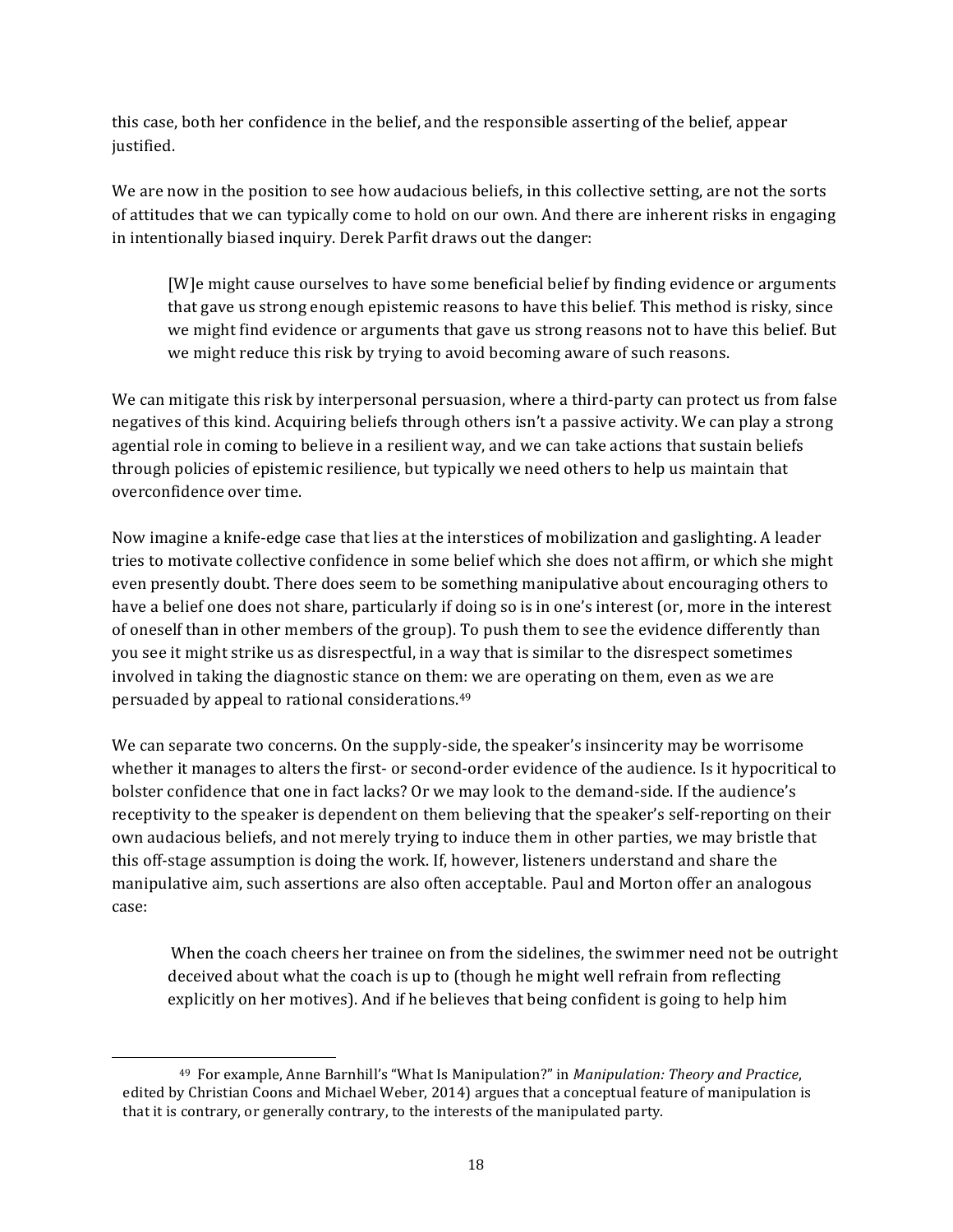succeed, he might reasonably expect his coach to spin the evidence positively to encourage him.50

When listeners and speakers share an end that is advanced by a given assertion, and there is a kind of implicit agreement that speech will be used in this way, then it seems morally innocuous. Members of a movement may recognize that they have certain epistemic needs that can only be attended to by an external party.<sup>51</sup> Or they may not be aware of this, they are objects of a gentle form of epistemic paternalism. In such a case, a listener's knowing that an assertion is aiming to be confidence-bolstering could undermine its intended practical effect.

Compare this with the outsider, say a sociologist of mass movements, who arrives at a rally and grabs the closest microphone: "You really need to raise your evidential policies when you face defeaters that would undermine your belief in your cause. All successful mass movements have held efficacy beliefs that were overblown. Good luck!" To see why this is supplying the wrong kind of reason — not to mention its rhetorical limits — we can distinguish between the first- and third personal of reasons for belief. The social scientist is viewing her beliefs as just another kind of attitude that may be desirable to hold, or suspend, depending on the agent's ends. But firstpersonally, we don't see our beliefs as items that can be arranged in this way.

If overt awareness of your treatment would likely undermine your capacity to be mobilized, has the would-be mobilizer crossed a bright line? The general worry is that you are now being treated more like a patient than an agent. You are being led to hold attitudes, in this case epistemic policies about how you weigh and act upon evidence, behind your back. So the fact that your awareness would cancel the effects raises the concern that your agency has been bypassed.

## **6. Citizenship's Two Horns**

Two epistemic policies central to our ideal of citizenship stand in tension. Seen together, they present us with something that looks like a dilemma. The first horn is set by the evidentialist constraint. In forming our beliefs in response exclusively to the evidence, we protect ourselves from the gaslighter. This protection closes the door to audacious beliefs, seriously constricting our ability to engage in difficult and risky projects of political reform. Without the ability to pursue long-term projects with others, we can feel hopeless — without a sense of co-agency. The other horn would have us reject evidentialism and become continually vulnerable to gaslighting. This threatens our membership in the community of self-reflective, reasoning agents. If evidentialism is a threat to shared agency, then gaslighting is a threat to one's agency altogether.<sup>52</sup>

Can citizens find policies to negotiate the space in between the horns of this dilemma? You could make ample space for audacious belief, granting that this can veer into wishful thinking. While

<sup>50</sup> Paul and Morton, "Believing in Others."

<sup>51</sup> Hinchman, Edward. (2003). "Trust and Diachronic Agency." Noûs 37, 25-51.

 $52$  The general form of this tension isn't new. William James mused that Clifford's strict ethics of belief were based on the latter's "preponderant horror of becoming a dupe." While James shared that horror, he countered that "worse things than being duped may happen to a man in this world."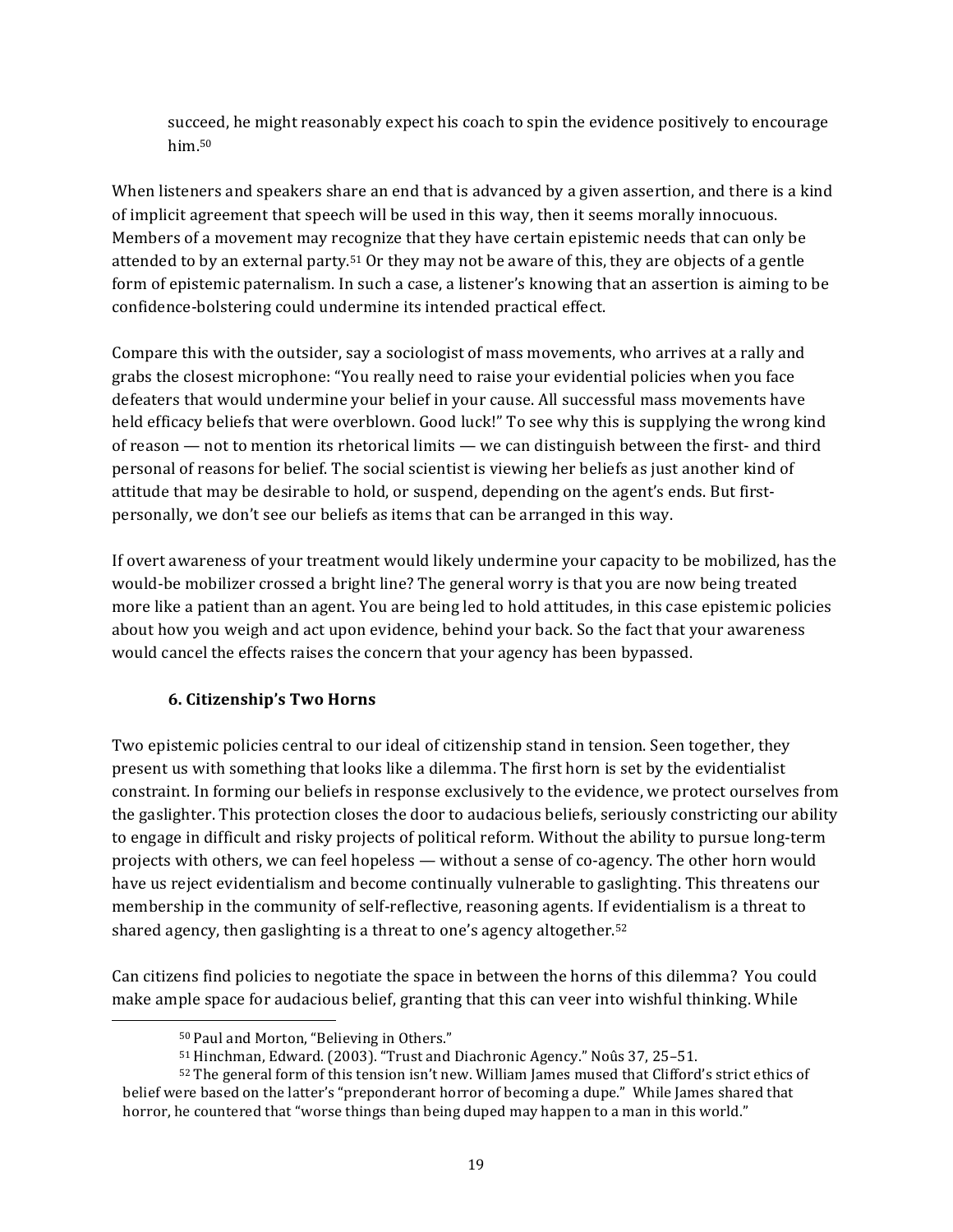perhaps not an existential threat to one's agency, the moral costs of politically wishful thinking can still be high. When you believe self-serving falsehoods about your political opponents, you risk wronging them with your beliefs.<sup>53</sup> Failing to see evidence on the side of other groups — even the inability to "code" their assertions as evidentially relevant  $-$  puts you in a position to inflict testimonial injustice on them.<sup>54</sup>

To guard against these risks, citizens can put in place further safeguards. When responding to defeaters to their higher-order evidence, they could have a policy of responding asymmetrically two different kinds of evidence. Evidence that tends to "downgrade" the status of their beliefs about their chances of success and the good will of others face the highest evidential bar. This would tend to preserve their optimism about projects of reform, while guarding their charity toward the good will of others. This class of defeaters would face the strictest level of scrutiny of all forms of evidence that they encounter. In contrast, second-order evidence that tends to "upgrade" their confidence in executing their plans, or their charity in understanding the aims of opponents, would have to clear a lower evidential bar. This policy of adjusting the bar for what passes muster based on substantive moral claims isn't obviously right. In morally high stakes circumstances, it is plausible that we can adopt policies of double-checking and extra care. But allowing moral considerations to "encroach" on our beliefs is a more radical move that stands in need of greater defense.55

Or you can tack closer to the evidentialist, making space for sometimes acting ahead of, if not against, the evidence. There are risks to splitting the difference on this side, as well. Given the primacy of group efficacy beliefs in motivating collective action — especially measured against the relative paucity of evidence supporting this efficacy  $-$  it would not take much impersonal attention to the evidence before you could grow politically disillusioned.

These two strategies both simplify to a fault. They do this by reducing the conceptual space between the evidentialist citizen and the activist citizen to a single dimension. For example, you might hold audacious beliefs with respect to the efficacy of your own group, but without discounting the standing of other groups. Perhaps you could maintain confidence in your group by simply ignoring opposing groups. You might even say that they have just as much standing to offer testimonial evidence as members of your group  $-$  just with the expectation that both groups will ignore each other. This strategy seeks a separate peace of sorts with political opponents, granting them a reciprocal status  $-$  but not one that undermines confidence in one's own political projects.

<sup>53</sup> Mark Schroeder, "When Beliefs Wrong," *Philosophical Topics* 46:1 (2018).

<sup>54</sup> Fricker, *Epistemic Injustice*, ibid.

<sup>55</sup> For early attempts at defending "moral encroachment," see Sarah Moss, "Moral Encroachment," *Proceedings of the Aristotelian Society*, Volume 118, Issue 2, 1 July 2018; Rima Basu & Mark Schroeder, "Doxastic Wronging"

In Brian Kim & Matthew McGrath (eds.), *Pragmatic Encroachment in Epistemology*. Routledge (forthcoming). Both papers focus on cases where we recognize that acting on a moral belief (sincerely, but mistaken) would lead to outcomes that were "disastrous," to use Moss's terminology. Here we are shifting up a level, where our evidence about our evidence for these first-order moral beliefs is challenged.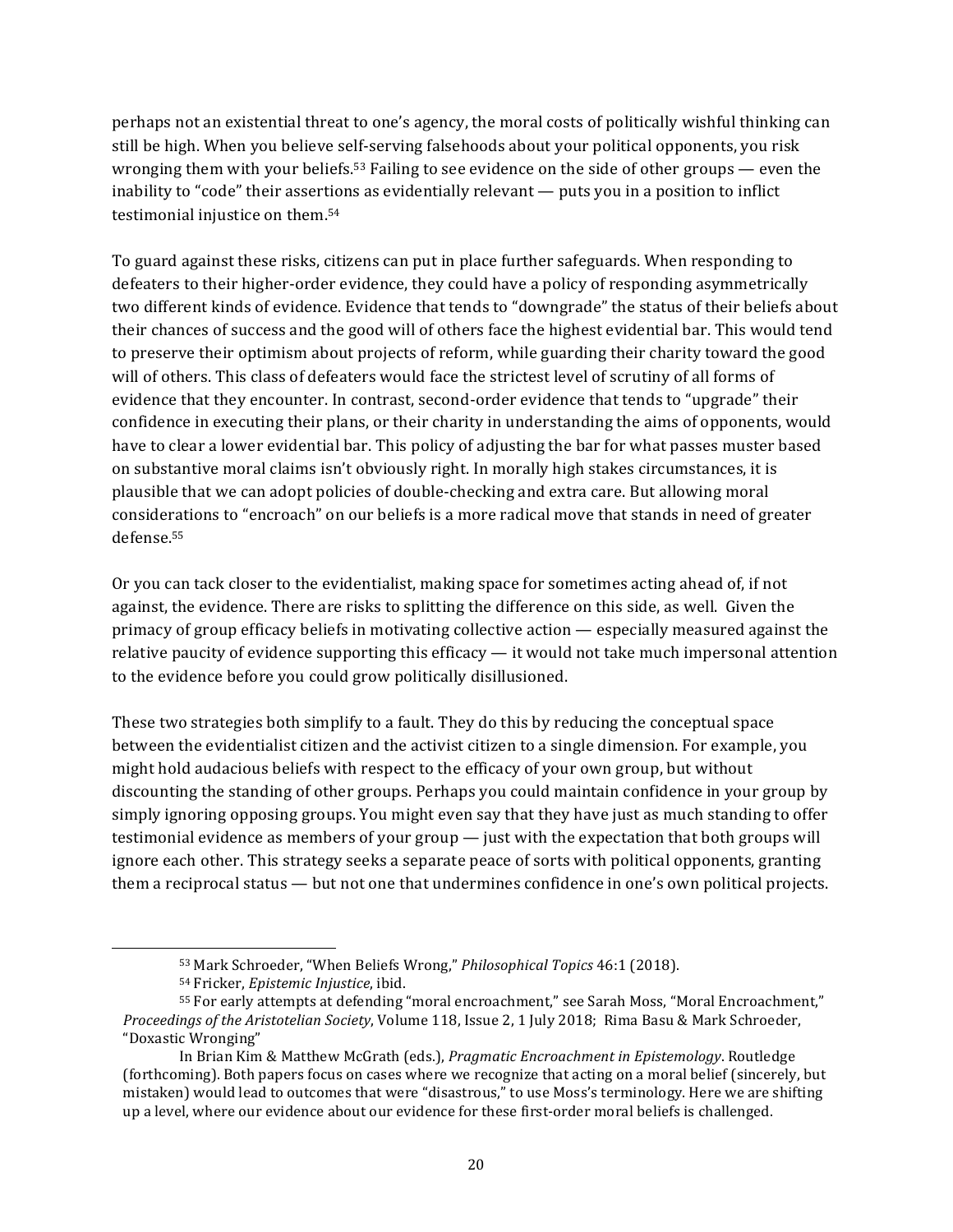Citizens might also opt for a division-of-labor strategy. Some members of a political group could serve as hard-nosed evidentialists, while others are visionary believers. On this proposal, what we need is not a single "correct" norm to follow, but a variety of citizens with different epistemic and practical virtues. We saw King's self-reports about his epistemic confidence, which included the disclaimer that they were indeed audacious. But King didn't expect that the activists' epistemic policy came in one size. There was room for non-theists buy-in so long as they continued to believe that "something in the universe unfolds for justice."<sup>56</sup> This belief is surely weaker than King's own "infinite hope." It's even less rosy than its variant, the arc of the moral universe standard of patient optimism. For King, the Civil Rights Movement can hold up even with, or perhaps benefit from, a division of evidential policies among its members.

A troubling feature of the separate peace and division of labor strategies is that they both back away from an ideal of genuinely shared deliberation — although in rather different ways. In the former case, citizens don't deliberate with their opponents at all, though they do respect them (in a sense). In the latter case, citizens reason together, but even with only the barest of outlines in place for this strategy, it seems likely that they have trouble finding ways of reaching agreement. If the evidential norms they follow diverge, then they may permanently differ on what considerations count as reasons, and on how to combine those considerations.

This allows us to revisit the worry that gaslighting posed a threat to the agent's own perspective. Despite the common term, political gaslighting appeared not to carry that distinctive risk, since gaslit parties tend toward overconfidence in their own self-reported beliefs. But this disanalogy may have been drawn prematurely. For when leaders gaslight, they undermine the status of their follower's beliefs, *or* the professed beliefs of political opponents. You come to believe that "they" are not people who can be reasoned with. There is a genuine perspective that is lost  $-$  the perspective of what is good for us as a group. Gaslighting threatens the existence of a "we" who occupy a point of view from which "deciding together" is possible.<sup>57</sup>

We don't need to suggest a stronger view about collective agency: that fellow citizens are engaged in something like shared action.<sup>58</sup> If we assume there's another agent in the room, "the people," then an argument revealing a collective victim of gaslighting will come relatively easily. But we think that there is a more ecumenical premise that will allow the argument to go through. The idea of joint deliberation is a comparatively weaker notion. To say that you and I are deliberating together, all we need is for my reasons for acting depend *in part* on circumstances constituted by

<sup>56</sup> King, "The Power of Nonviolence," http://www.thekingcenter.org/archive/document/powernonviolence

<sup>57</sup> Andrea Westlund, "Deciding Together," Philosopher's Imprint (2009).

 $58$  Anna Stilz, for instance, holds that citizens engage in shared activity, organizing themselves around the project of the state. On her view, "a shared project to which they are committed... they see themselves as partners in a joint enterprise, acting together to shape the character of their political environment. Nor are they wrong to take this view," "The Value of Self-Determination," Oxford Studies in *Political Philosophy* 2 (2016), 2, 98-127.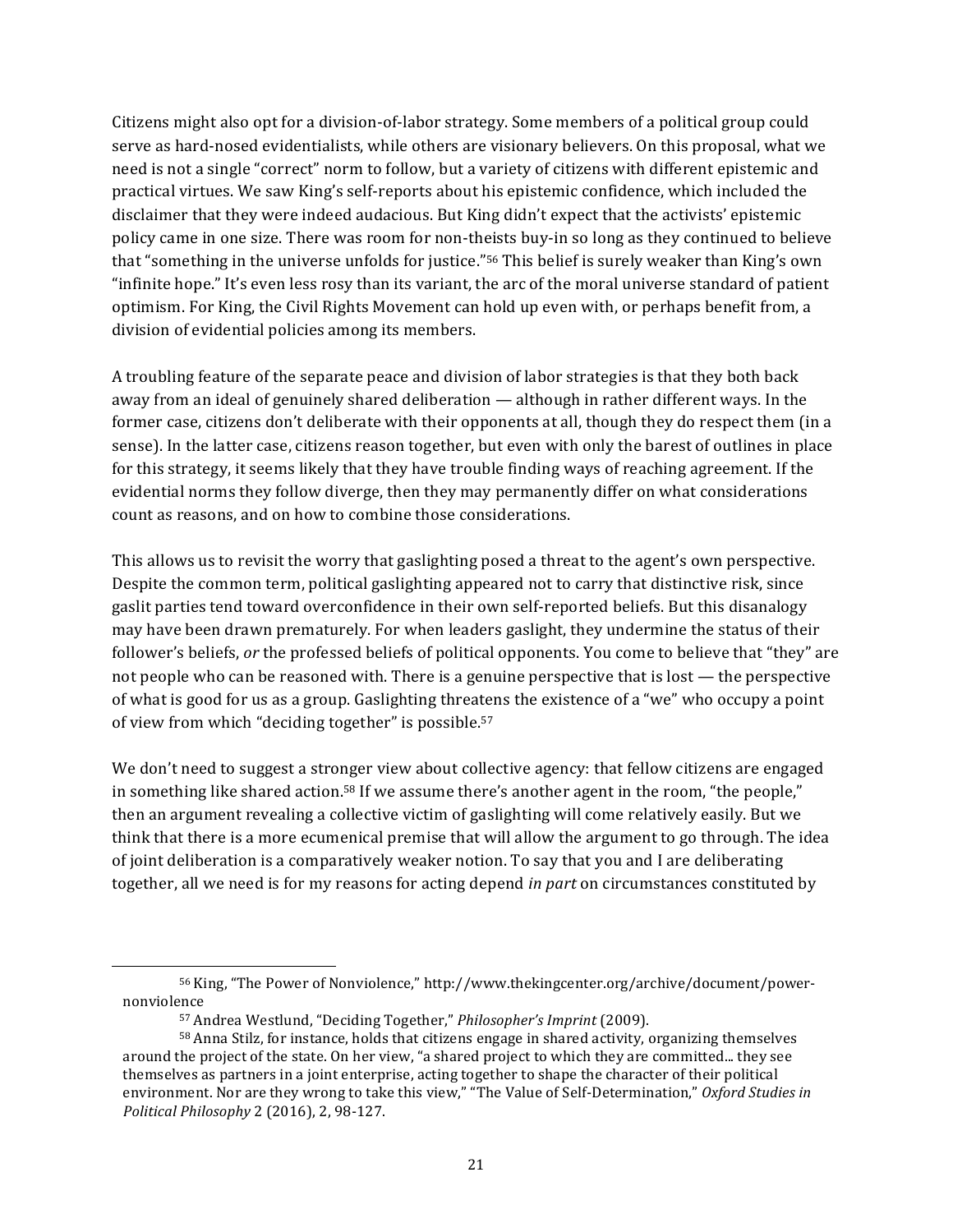our foreseeable plans for action. Without an archimedean point like joint deliberation, the very concept of a "common good" looks like a category mistake.<sup>59</sup>

If this premise about joint deliberation is plausible, then political gaslighting does, after all, threaten a morally valuable point of view. And like the original view of gaslighting, losing this perspective travels in tandem with holding systematically false beliefs. When people reason only with those who share a common partisan outlook, they are more likely to show directional rather than accuracy motivation.<sup>60</sup> Beyond this, rejecting one's political opponents also exposes a kind of limitation in one's own individual point of view. People who ascribe negative traits to opposing partisans are relatively likely to be less reflective—less willing to take their own political beliefs as the objects of their own attention. Citizens who are more reflective are more able to see the virtues of those they disagree with.<sup>61</sup> Gaslighting might be one obstacle to a reflective electorate. "In a polarized polity…political debate among elites has the potential to engender animosity among partisan groups."<sup>62</sup> If we follow the old Kantian idea that part of being an agent is being able to exercise a capacity to reflect on one's own attitudes, then gaslighting incendiary views toward opponents might compromise individuals' own agency, after all.

This last approach tries to marry resistance to gaslighting together with active citizenship by way of an ideal of shared deliberation. Thinking with others resists gaslighting and improves political activity. Of course, this is the most familiar of philosophical proposals for democratic citizenship. The reality may be that there is no clear way to navigate between the evidentialist and activist horns. Like the joke about offering directions by suggesting, "I wouldn't start from here," there may be times when our prior beliefs create epistemically adverse conditions. It can happen that there's some doxastic response that your epistemic position makes appropriate, but that there's no epistemically good dynamic route from your current attitudes to that response. Why? Because you may also have (unjustified) beliefs in U that get in the way of having a doxastically justified belief in Q. And it might not be permissible for you to refrain from believing Q, either, since after all believing Q is what your evidence does support.

To put the point in a more empirical way, no amount of reflection is a panacea. To offer one more case: Democratic voters high on racial resentment and reflectiveness moved away from Clinton to Trump. They were able to resolve a tension in their beliefs and identity. Unreflective Democratic voters high on racial resentment stayed with Clinton.<sup>63</sup> In a sense they were less coherent, but coherent reasoning in a way that consolidates racial animosity does not sound like a story about *resisting* gaslighting.

<sup>59</sup> Eric Beerbohm and Ryan Davis, "The Common Good: A Buck-Passing Account," *Journal of Political Philosophy* 25:4 (2017): e60-79.

<sup>&</sup>lt;sup>60</sup> Samara Klar, "Partisanship in a Social Setting," *American Journal of Political Science* 58:3 (2014): 687-704.<br> $61$  Arceneaux and Vander Wielen 2017, ch. 6.

<sup>62</sup> Ibid., p. 151.

<sup>&</sup>lt;sup>63</sup> Arceneaux and Vander Wielen, ibid.